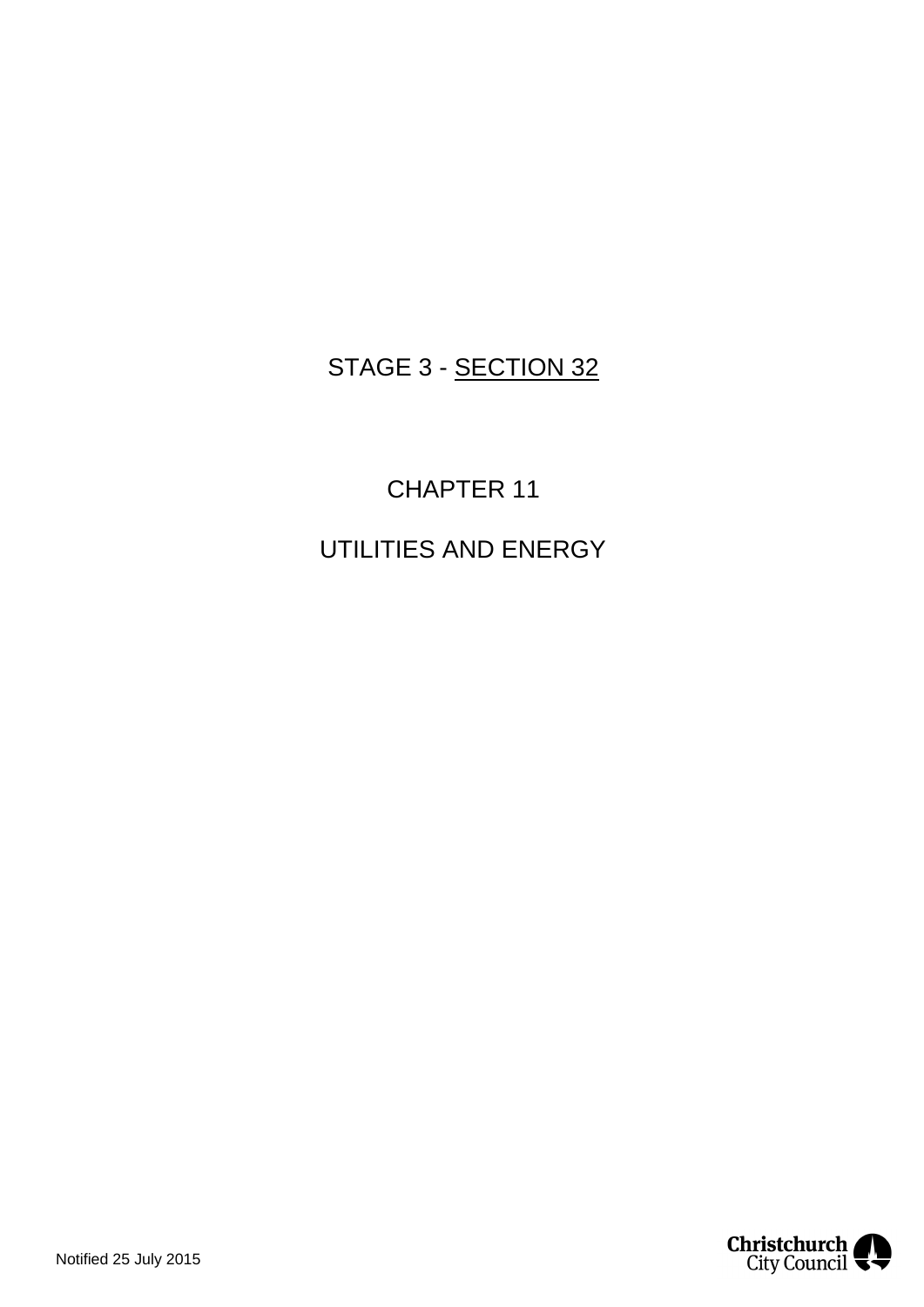# **CONTENTS**

| 2. RESOURCE MANAGEMENT ISSUES PROGRESS AND CONTROLLER AND ASSESSMENT AND RESOURCE MANAGEMENT ISSUES                               |  |
|-----------------------------------------------------------------------------------------------------------------------------------|--|
|                                                                                                                                   |  |
|                                                                                                                                   |  |
| 5. EVALUATION OF PROPOSED POLICIES, RULES AND METHODS [11] [12] [13] [13] [15] EVALUATION OF PROPOSED POLICIES, RULES AND METHODS |  |
|                                                                                                                                   |  |
|                                                                                                                                   |  |
| APPENDIX 2: Landscape related effects of utilities for Christchurch City and Banks                                                |  |
|                                                                                                                                   |  |
| APPENDIX 3: Noise and Glare effects of wind turbines and solar cells : Aecom Ltd29                                                |  |

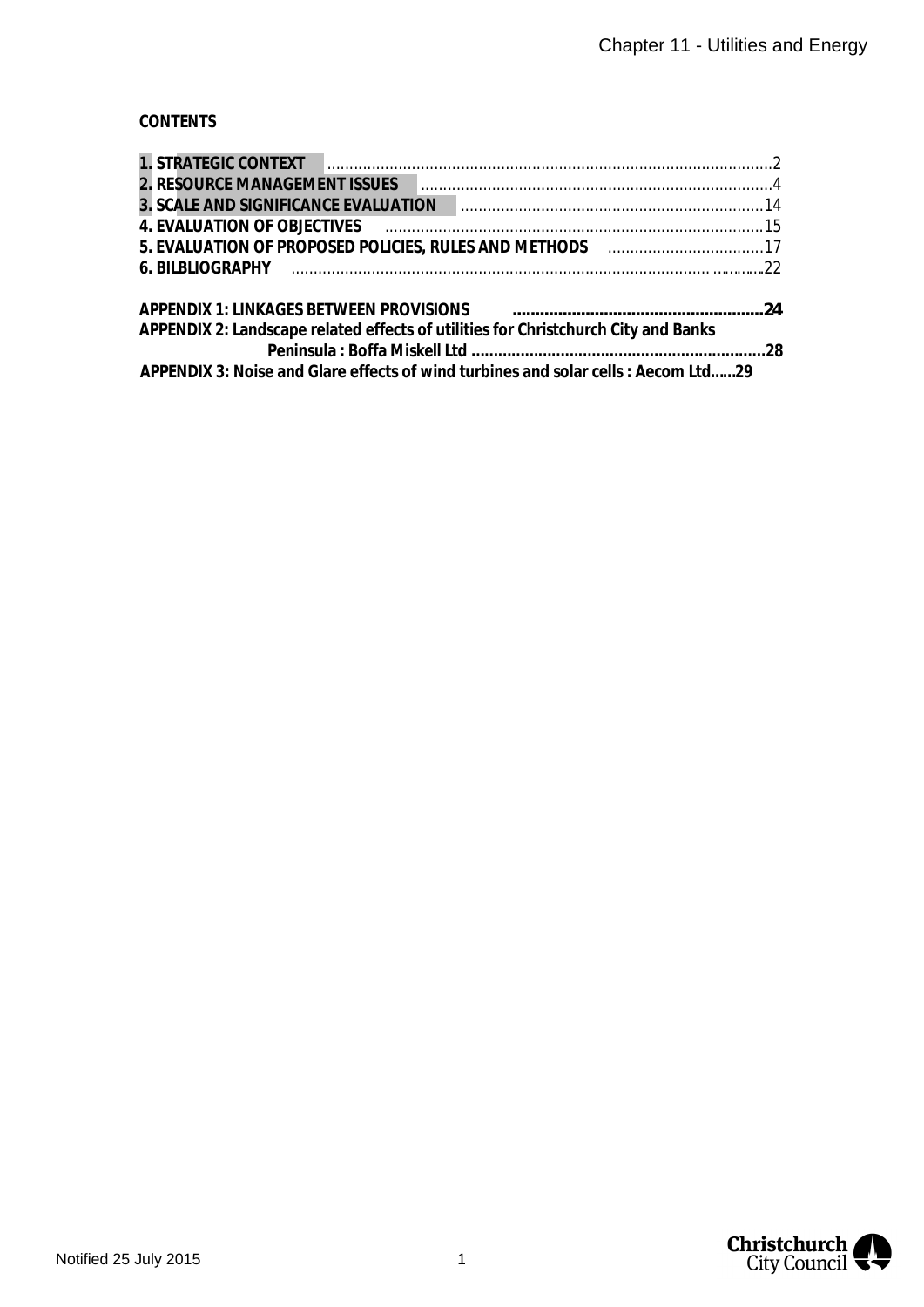#### <span id="page-2-0"></span>**1. STRATEGIC CONTEXT**

## **1.1 PURPOSE AND SCOPE OF THE UTILITIES AND ENERGY CHAPTER**

The purpose of the Utilities and Energy Chapter is to:

- 1. provide a streamlined, focused and updated framework and process for the management and direction of utilities and energy;
- 2. provide certainty and clarity around the rules and standards that apply to utilities and energy generation activities; and
- 3. update provisions to reflect increasing community expectations around environmental quality, both for the built and natural environments.

Both the Christchurch City Plan and the Banks Peninsula District Plan currently provide a suite of objectives and policies in relation to utilities and energy. In reviewing those provisions, a number of changes were identified that would assist with Canterbury's recovery. In particular there is a need to:

- re-focus the objectives and policies so they specifically recognise and respond to recovery issues and identify opportunities to remove unnecessary regulatory controls on activities (i.e. reduce consent and notification requirements);
- update the provisions (some being nearly twenty years old) to reflect the direction  $\mathcal{L}^{\mathcal{L}}$ of relevant statutory documents, in particular relevant National Policy Statements, National Environmental Standards, the Greater Christchurch Land Use Recovery Plan and Canterbury Regional Policy Statement; and
- streamline the provisions.  $\mathbf{r}^{\prime}$

#### **1.2 PROPOSED DISTRICT PLAN: OVERVIEW AND SYNOPSIS**

Utilities and energy are fundamental to the functioning of the district. The chapter needs to address effects on the environmental, economic, social, and cultural conditions across the district, some of which can have long-lasting cumulative effects, while ensuring that the provision of utilities is enabled.

The chapter addresses the following utilities:

- electricity transmission and distribution;
- $\mathcal{L}^{\mathcal{L}}$ electricity generation;
- communications;
- liquid fuel transmission and storage; and
- water, wastewater and stormwater utilities.

The chapter does not include provisions relating to the Specific Purpose (landfill), Specific Purpose (transfer station), and Transport Zones or waste minimisation initiatives.

The Strategic Directions Chapter of the proposed Replacement District Plan (pRDP) provides direction for the Utilities Chapter in the following objectives and supporting policies:

- 3.6.1 Objective Recovery and long-term future of the district
- 3.6.2 Objective Development form and function
- 3.6.3 Objective Manawhenua  $\mathcal{L}^{\text{max}}$
- 3.6.4 Objective Natural and cultural environment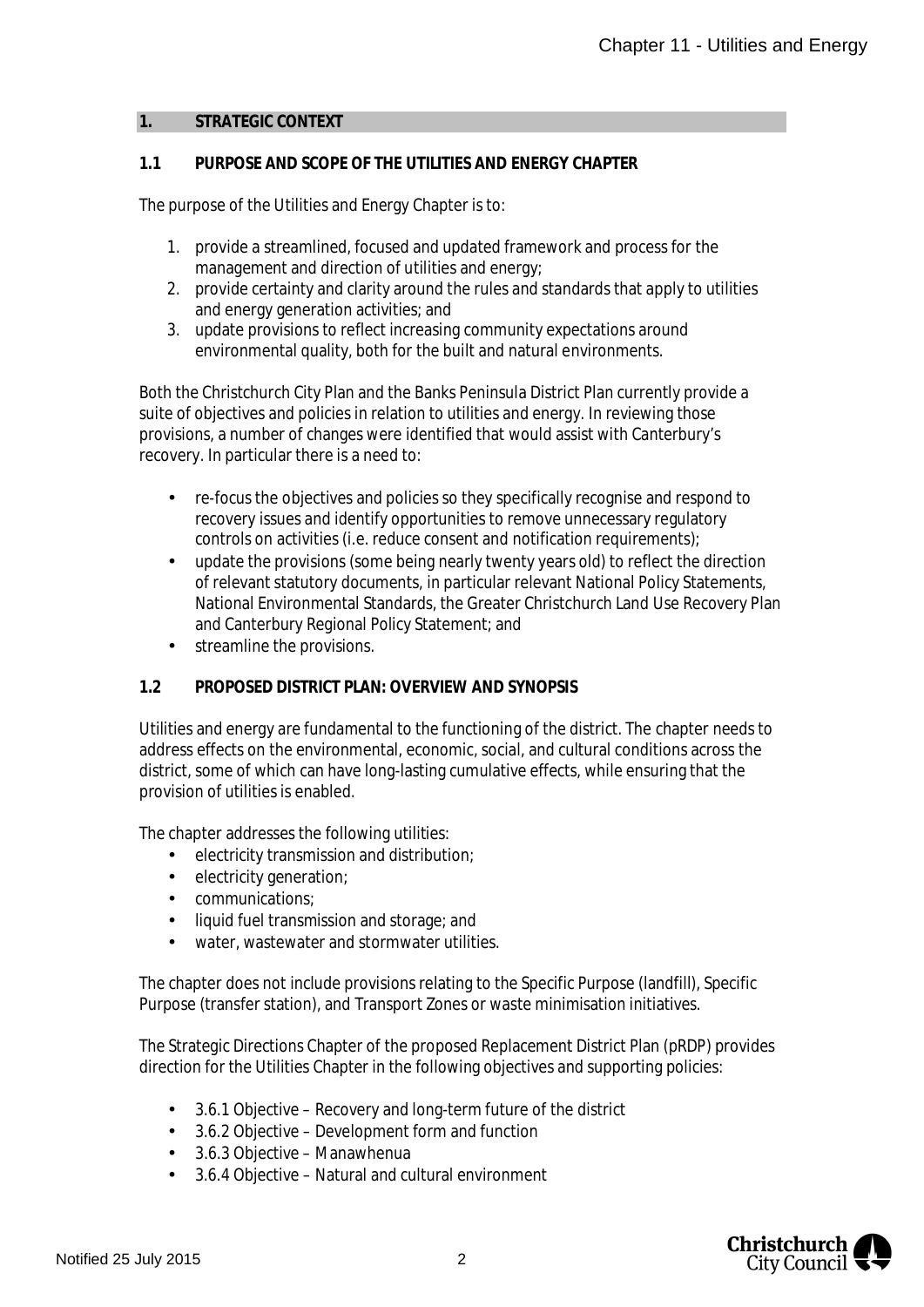- 3.6.5 Objective Natural hazards
- 3.6.6 Objective Amenity, health and safety  $\mathbf{r}$

The proposed chapter contains three objectives and associated policies relating to the efficient provision of utilities, electricity generation, and managing adverse effects.

A new policy has been added to address robustness of utilities in response to damage caused by the Canterbury Earthquakes 2010–2011.

**Appendix 1** sets out the linkages between all provisions in the Utilities Chapter.

#### **1.3 RESEARCH**

The Council has received technical advice and assistance from various internal and external experts and utilised this, along with internal workshops and community feedback, to assist with setting the Plan framework for the proposed chapter provisions. This advice includes the following:

| <b>Title</b>                        | Author               | <b>Description of Report</b>              |
|-------------------------------------|----------------------|-------------------------------------------|
| Landscape Related Effects of        | <b>Boffa Miskell</b> | Report provides technical advice in       |
| Utilities for Christchurch City and | l td                 | relation to the installation of utilities |
| <b>Banks Peninsula 2011</b>         |                      | within the district and their impact on   |
|                                     |                      | landscape and amenity.                    |
| Noise and Glare effects of wind     | Aecom Ltd            | Report provides technical advice in       |
| turbines and solar panels           |                      | relation to the installation of utilities |
|                                     |                      | within the district and their impact on   |
|                                     |                      | people in terms of noise and glare.       |

In addition to the above reports (in **Appendices 2 and 3**) and subsequent advice, Council technical staff have provided informal feedback throughout development of the chapter. The Council has compiled, reviewed and developed material as listed in the bibliography later in this report.

#### **1.4 CONSULTATION**

Consultation was undertaken with the following stakeholders and network operators prior to the Council decision to adopt a truncated process:

- Transpower;
- Orion; and
- New Zealand Telecommunications Forum (TCF) (representing 19 individual companies).

The Collaborative Advisory Group and Christchurch Joint Officials Group (comprising representatives of the Canterbury Earthquake Recovery Authority, Canterbury Regional Council, Waimakariri District Council, Selwyn District Council, New Zealand Transport Agency, Ministry for the Environment, Mahaanui Kurataio Limited, Department of Conservation, Ministry of Building Innovation and Employment, Department of Internal Affairs, Department of the Prime Minister and Cabinet, Te Puni Kokiri, Treasury, Land Information New Zealand, Ministry of Education, Housing New Zealand Corporation, Ministry of Social Development and Ministry for Culture and Heritage) were also provided the opportunity for input.

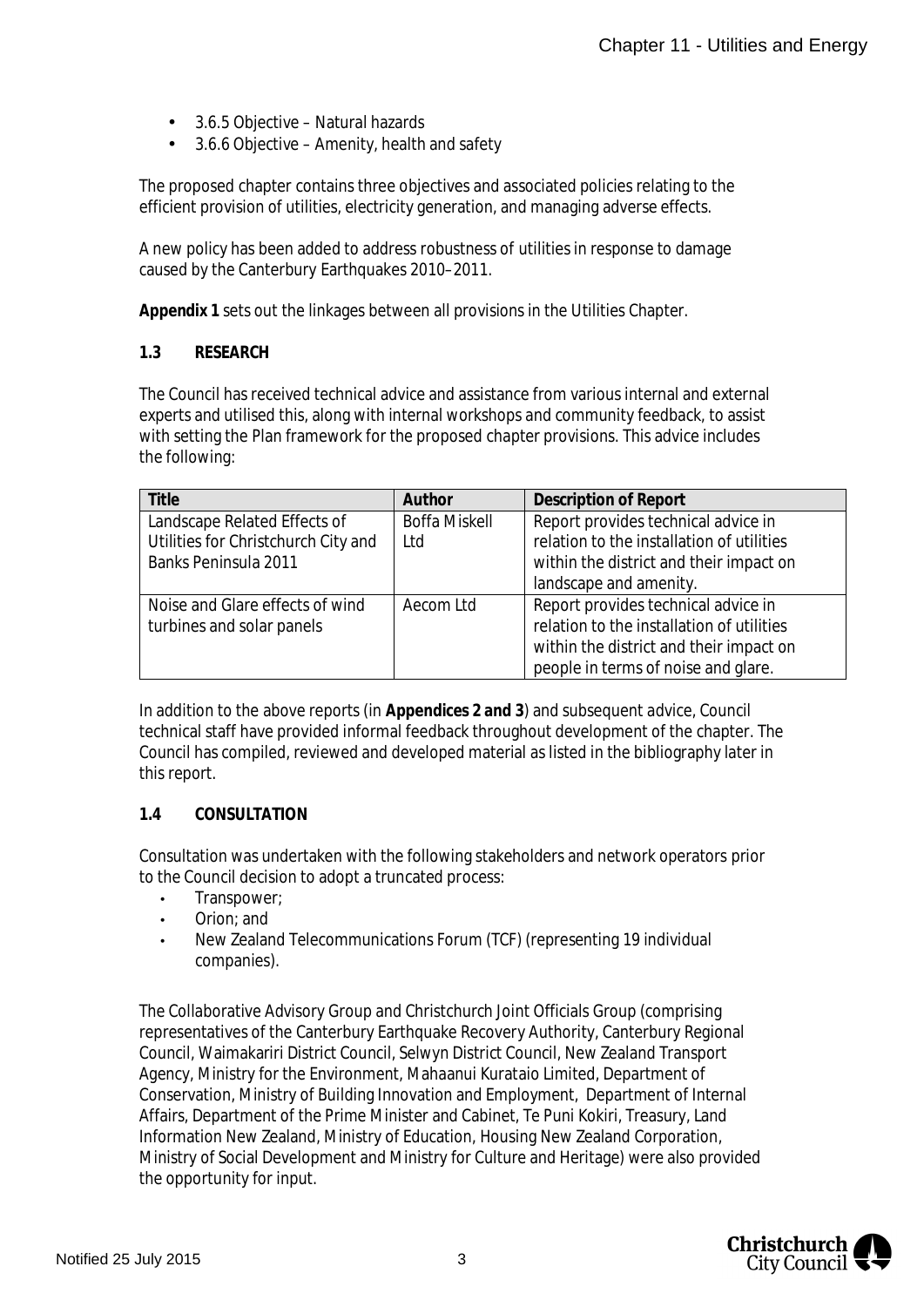#### <span id="page-4-0"></span>**2. RESOURCE MANAGEMENT ISSUES**

#### **2.1 STRATEGIC PLANNING DOCUMENTS**

Those strategic matters and provisions that have been specifically given effect or had regard to in this chapter are summarised in the table below. The table does not include reference to various transport plans and strategies, as this chapter has taken advice from the transport chapter team in particular, and the relevant plans and objectives/policies therein are set out in those other chapters.

Key themes to emerge from these documents as relevant to utilities are:

- 1. management of utilities to protect water quality;
- 2. management of utilities to protect indigenous flora and fauna;
- 3. management of utilities to protect landscapes;
- 4. management of utilities to protect heritage;
- 5. impact of utilities on people and communities;
- 6. resilient utilities; and
- 7. utilities that will enable future urban development.

These themes are reflected in the proposed objectives and policies.

| Document             | Relevant provisions/policy<br>direction | How the chapter will take into<br>account/give effect to the<br>relevant provisions |
|----------------------|-----------------------------------------|-------------------------------------------------------------------------------------|
| RMA, Part 2, Section | Sustainable management of               | Promote the sustainable                                                             |
| 5 Purpose            | natural and physical resources.         | management of natural and<br>physical resources through                             |
|                      |                                         | objectives, policies and rules.                                                     |
| RMA, Part 2, Section | Recognise and provide for:              | Recognise and provide for                                                           |
| 6 Matters of         | (a) Coastal environment                 | these matters through                                                               |
| National Importance  | (including the coastal marine           | subdivision objectives, policies                                                    |
|                      | area), wetlands, and lakes and          | and rules.                                                                          |
|                      | rivers and their margins                |                                                                                     |
|                      | (b) outstanding natural features        |                                                                                     |
|                      | and landscapes                          |                                                                                     |
|                      | (c) areas of significant indigenous     |                                                                                     |
|                      | vegetation and significant              |                                                                                     |
|                      | habitats of indigenous fauna            |                                                                                     |
|                      | (d) maintenance and                     |                                                                                     |
|                      | enhancement of public access to         |                                                                                     |
|                      | and along the coastal marine            |                                                                                     |
|                      | area, lakes, and rivers                 |                                                                                     |
|                      | (e) relationship of Maori and           |                                                                                     |
|                      | their culture and traditions with       |                                                                                     |
|                      | their ancestral lands, water, sites,    |                                                                                     |
|                      | waahi tapu, and other taonga            |                                                                                     |
|                      | (f) historic heritage.                  |                                                                                     |

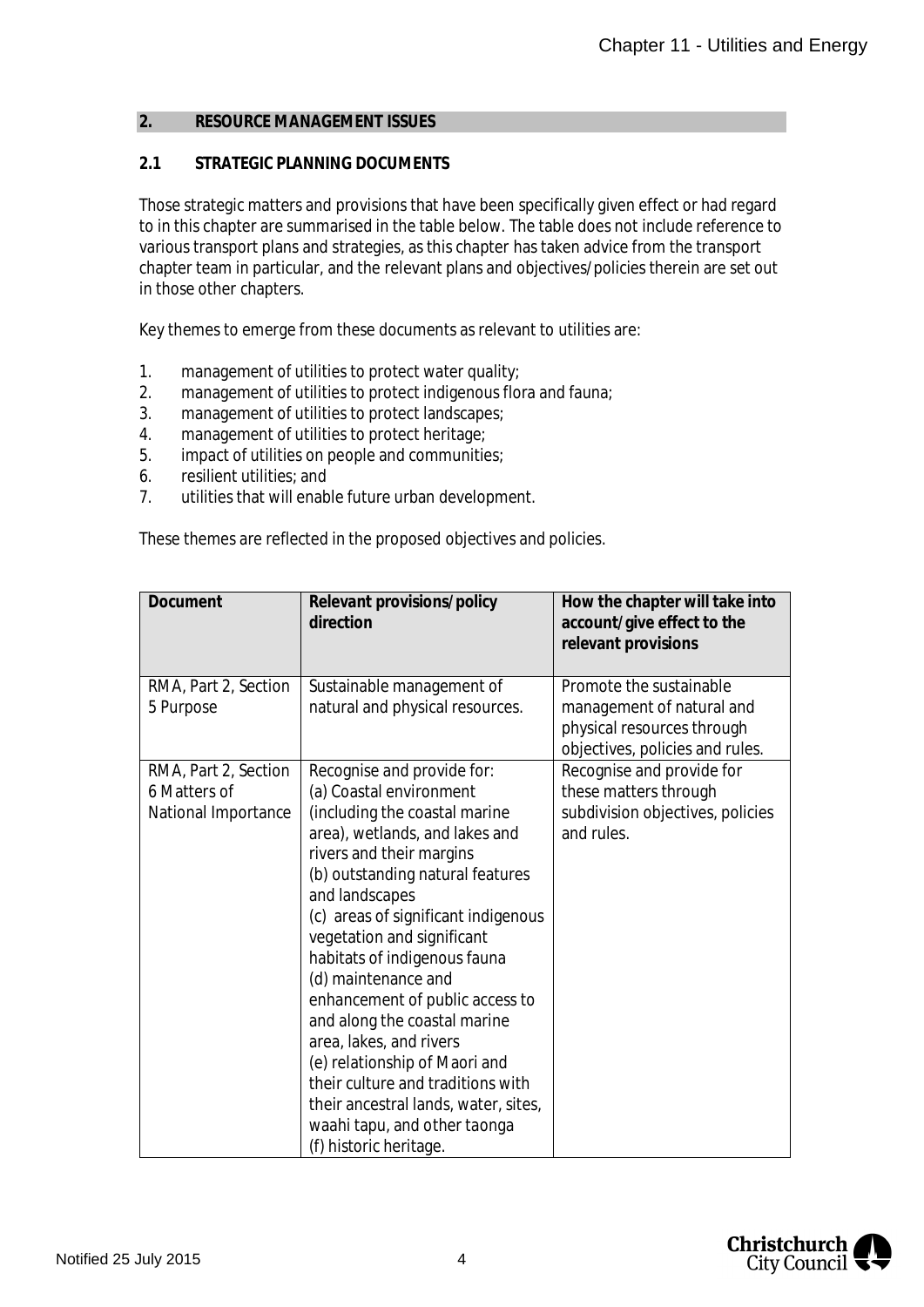| RMA, Part 2, Section    | Have particular regard to:          | Have particular regard to these  |
|-------------------------|-------------------------------------|----------------------------------|
| 7 Other Matters         | (a) kaitiakitanga                   | matters through objectives,      |
|                         | (aa) the ethic of stewardship       | policies and rules.              |
|                         | (b) the efficient use and           |                                  |
|                         | development of natural and          |                                  |
|                         | physical resources                  |                                  |
|                         | (ba) the efficiency of the end use  |                                  |
|                         | of energy                           |                                  |
|                         | (c) the maintenance and             |                                  |
|                         | enhancement of amenity values       |                                  |
|                         | (d) intrinsic values of ecosystems  |                                  |
|                         | (f) maintenance and                 |                                  |
|                         | enhancement of the quality of       |                                  |
|                         | the environment                     |                                  |
|                         | (i) the effects of climate change   |                                  |
|                         | (i) the benefits to be derived      |                                  |
|                         | from the use and development of     |                                  |
|                         | renewable energy.                   |                                  |
| <b>RMA Sections 44A</b> | The RMA at sections 44A (Local      | Give effect to the relevant NPS  |
| and 55                  | authority recognition of national   | and NES through objectives,      |
|                         | environmental standards) (NES)      | policies and rules.              |
|                         | and 55 (Local authority             |                                  |
|                         | recognition of national policy      |                                  |
|                         | statements) (NPSs) of the Act       |                                  |
|                         | were included in the Act in 2009.   |                                  |
|                         | They describe the Council's         |                                  |
|                         | obligations in terms of the NPS     |                                  |
|                         | and NES.                            |                                  |
|                         |                                     |                                  |
|                         | Section 44A requires that district  |                                  |
|                         | plans be amended if there is        |                                  |
|                         | duplication or conflict with an     |                                  |
|                         | NES. The City and Banks             |                                  |
|                         | Peninsula Plans as they exist       |                                  |
|                         | currently are not considered to     |                                  |
|                         | significantly conflict with or      |                                  |
|                         | duplicate the NES                   |                                  |
|                         | Telecommunications Facilities or    |                                  |
|                         | <b>NES Electricity Transmission</b> |                                  |
|                         | Activities.                         |                                  |
|                         |                                     |                                  |
|                         | Sections 55(2) and (3) require      |                                  |
|                         | that district plans must be         |                                  |
|                         | amended where an NPS directs it,    |                                  |
|                         | and where affected by the NPS.      |                                  |
| RMA Section 86B         | Section 86B of the Act specifies    | Be aware that Section 86B will   |
|                         | when rules in proposed plan         | apply to parts of the Utilities  |
|                         | change or variations would have     | Chapter, specifically (a)-(d) of |
|                         | effect. Clause (3) states that a    | the adjoining column.            |
|                         | rule in a proposed plan has         |                                  |
|                         | immediate legal effect if the rule: |                                  |

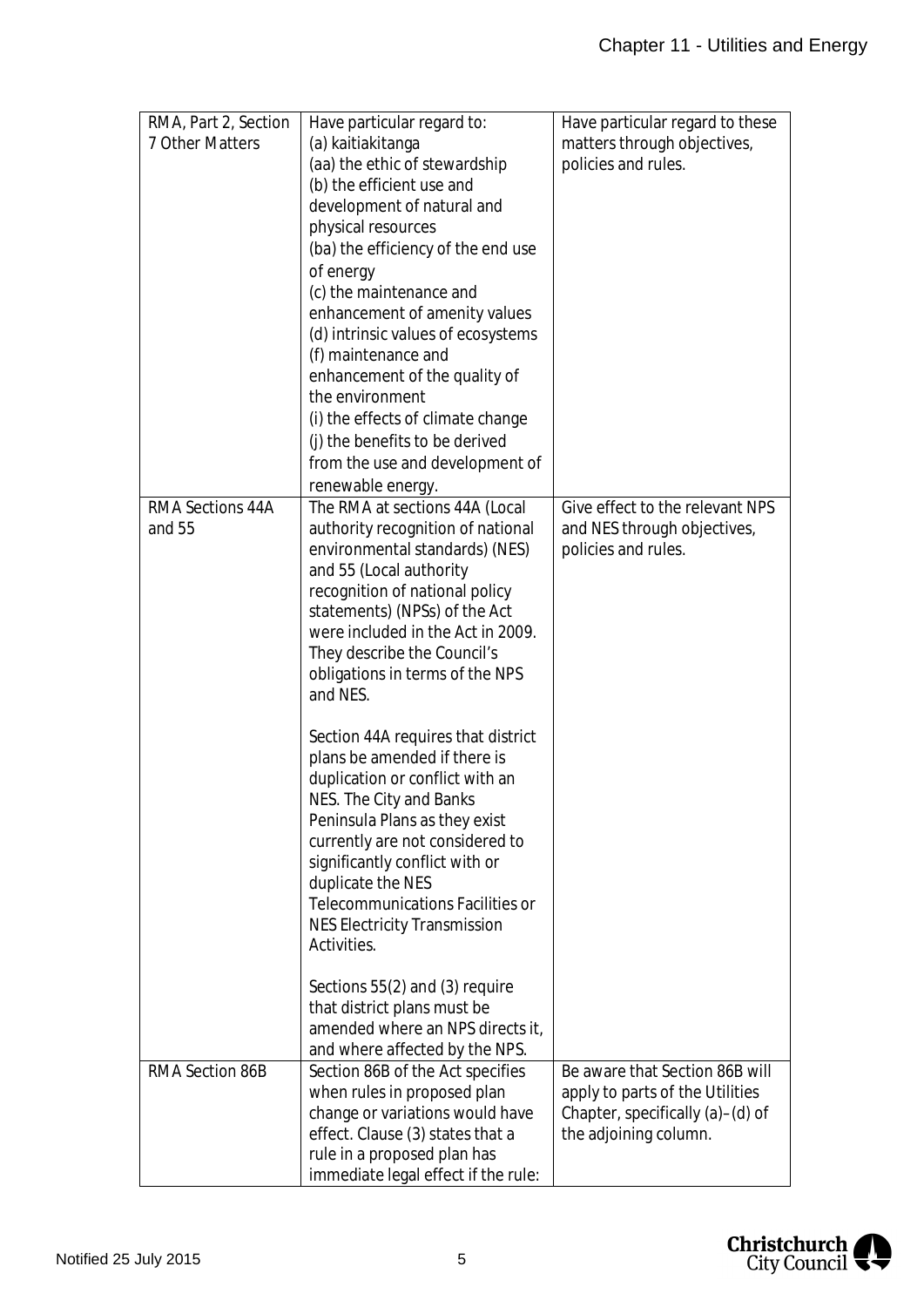|                        | a. protects or relates to water,   |                                   |
|------------------------|------------------------------------|-----------------------------------|
|                        | air, or soil (for soil             |                                   |
|                        | conservation); or                  |                                   |
|                        | b. protects areas of significant   |                                   |
|                        | indigenous vegetation; or          |                                   |
|                        |                                    |                                   |
|                        | c. protects areas of significant   |                                   |
|                        | habitats of indigenous             |                                   |
|                        | fauna; or                          |                                   |
|                        | d. protects historic heritage; or  |                                   |
|                        | e. provides for or relates to      |                                   |
|                        | aquaculture activities.            |                                   |
| New Zealand Energy     | Seeks the environmentally-         | Give effect to the goal, areas of |
| Strategy 2011-2021     | responsible development and        | focus and objectives and          |
|                        | efficient use of the country's     | policies.                         |
|                        | diverse energy resources to grow   |                                   |
|                        | the economy and recognise the      |                                   |
|                        | importance of the environment.     |                                   |
|                        | Requires that local authorities    | Give effect to the objective and  |
| <b>National Policy</b> | provide for the development,       | policies in the NPSREG.           |
| Statement for          | operation, maintenance and         |                                   |
| Renewable              | upgrade of new and existing        |                                   |
| Electricity            | renewable energy generation        |                                   |
| Generation 2011        | activities.                        |                                   |
| (NPSREG)               |                                    |                                   |
|                        | The NPSREG requires that district  |                                   |
|                        | plans will implement the NPS by    |                                   |
|                        | specifically providing for solar,  |                                   |
|                        | biomass, tidal, wave, ocean        |                                   |
|                        | current, hydro, wind, and          |                                   |
|                        | geothermal generation. The         |                                   |
|                        | stated objective of the NPSREG is: |                                   |
|                        | To recognise the national          |                                   |
|                        | significance of renewable          |                                   |
|                        | electricity generation             |                                   |
|                        | activities by providing for        |                                   |
|                        | the development,                   |                                   |
|                        | operation, maintenance             |                                   |
|                        | and upgrading of new and           |                                   |
|                        | existing renewable                 |                                   |
|                        | electricity generation             |                                   |
|                        | activities, such that the          |                                   |
|                        | proportion of New                  |                                   |
|                        | Zealand's electricity              |                                   |
|                        | generated from renewable           |                                   |
|                        | energy sources increases to        |                                   |
|                        | a level that meets or              |                                   |
|                        | exceeds the New Zealand            |                                   |
|                        | Government's national              |                                   |
|                        | target for renewable               |                                   |
|                        | electricity generation.            |                                   |

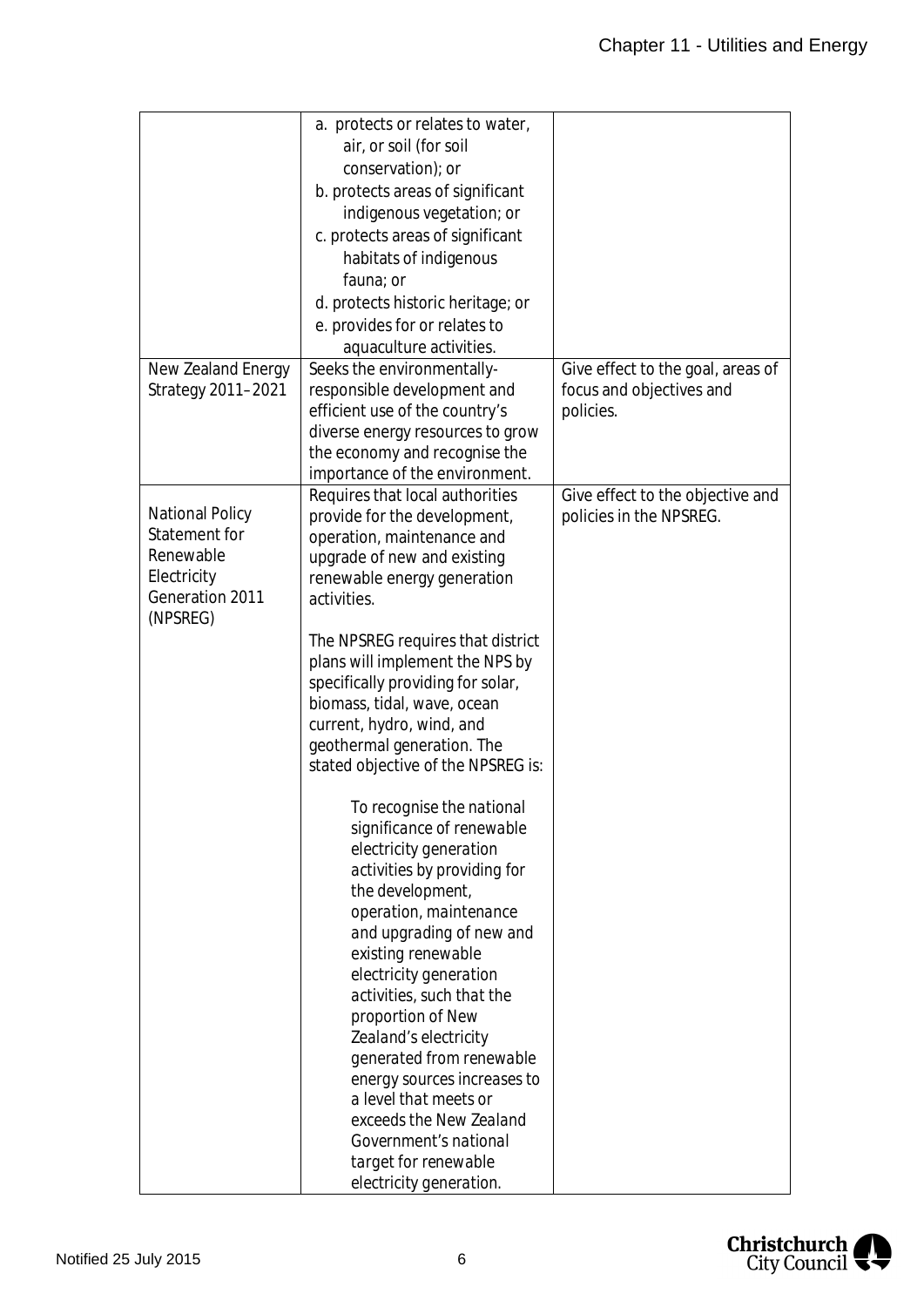|                                                                                       | The NPSREG is not accompanied<br>by an NES. District plans<br>therefore need to include rules to<br>manage renewable energy<br>generation utilities in order to<br>satisfy the requirements of s55 of<br>the Act as relates to the NPSREG.                                                                                                                                                                                                                                                                                                                                                                                                                                                                                                                                                                                                                                                                                                                                                                                                                                                        |                                                            |
|---------------------------------------------------------------------------------------|---------------------------------------------------------------------------------------------------------------------------------------------------------------------------------------------------------------------------------------------------------------------------------------------------------------------------------------------------------------------------------------------------------------------------------------------------------------------------------------------------------------------------------------------------------------------------------------------------------------------------------------------------------------------------------------------------------------------------------------------------------------------------------------------------------------------------------------------------------------------------------------------------------------------------------------------------------------------------------------------------------------------------------------------------------------------------------------------------|------------------------------------------------------------|
| <b>National Policy</b><br>Statement on<br>Electricity<br>Transmission 2008<br>(NPSET) | Requires that local authorities<br>provide for the transmission of<br>electricity.<br>The NPSET was gazetted in March<br>2008 and was to be implemented<br>within four years of that date.<br>The NPS Renewable Energy<br>Generation was gazetted in April<br>2011 and was to be implemented<br>within two years.<br>The NPSET seeks to provide a<br>nationwide regulatory<br>framework, in conjunction with<br>the NES for Electricity<br><b>Transmission Activities. Both</b><br>documents relate to transmission<br>activities as undertaken by the<br>network operator (Transpower).<br>The stated objective of the NPSET<br>is:<br>To recognise the national<br>significance of the electricity<br>transmission network by<br>facilitating the operation,<br>maintenance and upgrade of<br>the existing transmission<br>network and the<br>establishment of new<br>transmission resources to<br>meet the needs of present<br>and future generations,<br>while:<br>managing the adverse<br>environmental effects of<br>the network and<br>managing the adverse<br>effects of other activities | Give effect to the objective and<br>policies in the NPSET. |
|                                                                                       | on the network.                                                                                                                                                                                                                                                                                                                                                                                                                                                                                                                                                                                                                                                                                                                                                                                                                                                                                                                                                                                                                                                                                   |                                                            |

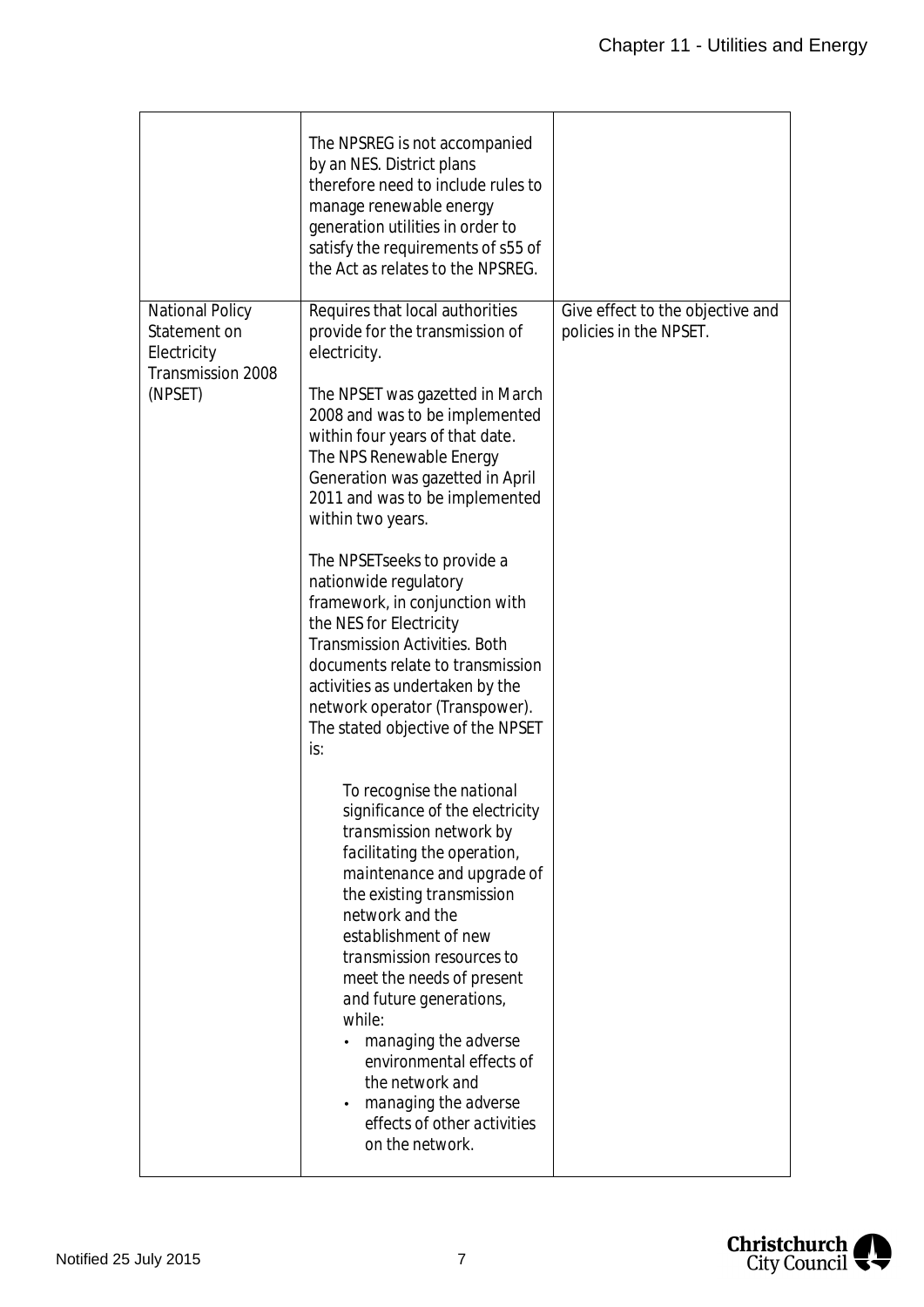|                                                                                                 | The NPSET applies only to the<br>National Grid, which is defined in<br>that document as being the<br>assets used or owned by<br>Transpower NZ Limited. This is<br>despite Orion owning and<br>operating transmission assets<br>within this district. The review<br>has been prepared with this in<br>mind.                                                                                                                                                                                                                                                                                                                                                                                                                                                                                                                                                                                                                                                                                                                                                                                      |                                                                                                                                   |
|-------------------------------------------------------------------------------------------------|-------------------------------------------------------------------------------------------------------------------------------------------------------------------------------------------------------------------------------------------------------------------------------------------------------------------------------------------------------------------------------------------------------------------------------------------------------------------------------------------------------------------------------------------------------------------------------------------------------------------------------------------------------------------------------------------------------------------------------------------------------------------------------------------------------------------------------------------------------------------------------------------------------------------------------------------------------------------------------------------------------------------------------------------------------------------------------------------------|-----------------------------------------------------------------------------------------------------------------------------------|
| National<br>Environmental<br>Standard for<br>Electricity<br>Transmission 2009<br>(NESET)        | Requires that local authorities<br>provide for the transmission of<br>electricity.<br>The NESET provides the rules and<br>methods by which Central<br>Government intends to achieve<br>the objective and policies of the<br>NPSET. The NESET specifically<br>applies "only to the operation,<br>maintenance, upgrading,<br>relocation, or removal of an<br>existing transmission line."<br>District plans therefore need to<br>address new transmission<br>structures and lines, and<br>distribution and generation<br>utilities.<br>The diagram below (from the<br>Ministry for the Environment<br>website) shows the network<br>operator (Transpower) in red and<br>entities subject to district plan<br>rules in blue. It is noted,<br>however, that in Christchurch,<br>Orion owns some transmission<br>assets and the review has had<br>regard to this matter.<br>RANSMISSION<br><b>DISTRIBUTION</b><br>Local line<br>companie:<br>including:<br>Vector<br>Contact<br>Contact<br>enesis<br>ercury (MRP)<br>owerco<br><b>Mighty River Power</b><br><b>Todd Energy</b><br>Trustp<br>Todd Ene | Ensure that the pRDP is not<br>more stringent or less stringent<br>than the rules contained in the<br>NESET.                      |
| National<br>Environmental<br>Standard for<br>Telecommunications<br><b>Facilities</b><br>(NESTF) | Requires that local authorities<br>provide for installation and<br>operation of telecommunications<br>facilities.<br>The NESTF covers:                                                                                                                                                                                                                                                                                                                                                                                                                                                                                                                                                                                                                                                                                                                                                                                                                                                                                                                                                          | Ensure that the proposed<br>district plan is not more<br>stringent or less stringent than<br>the rules contained in the<br>NESTF. |

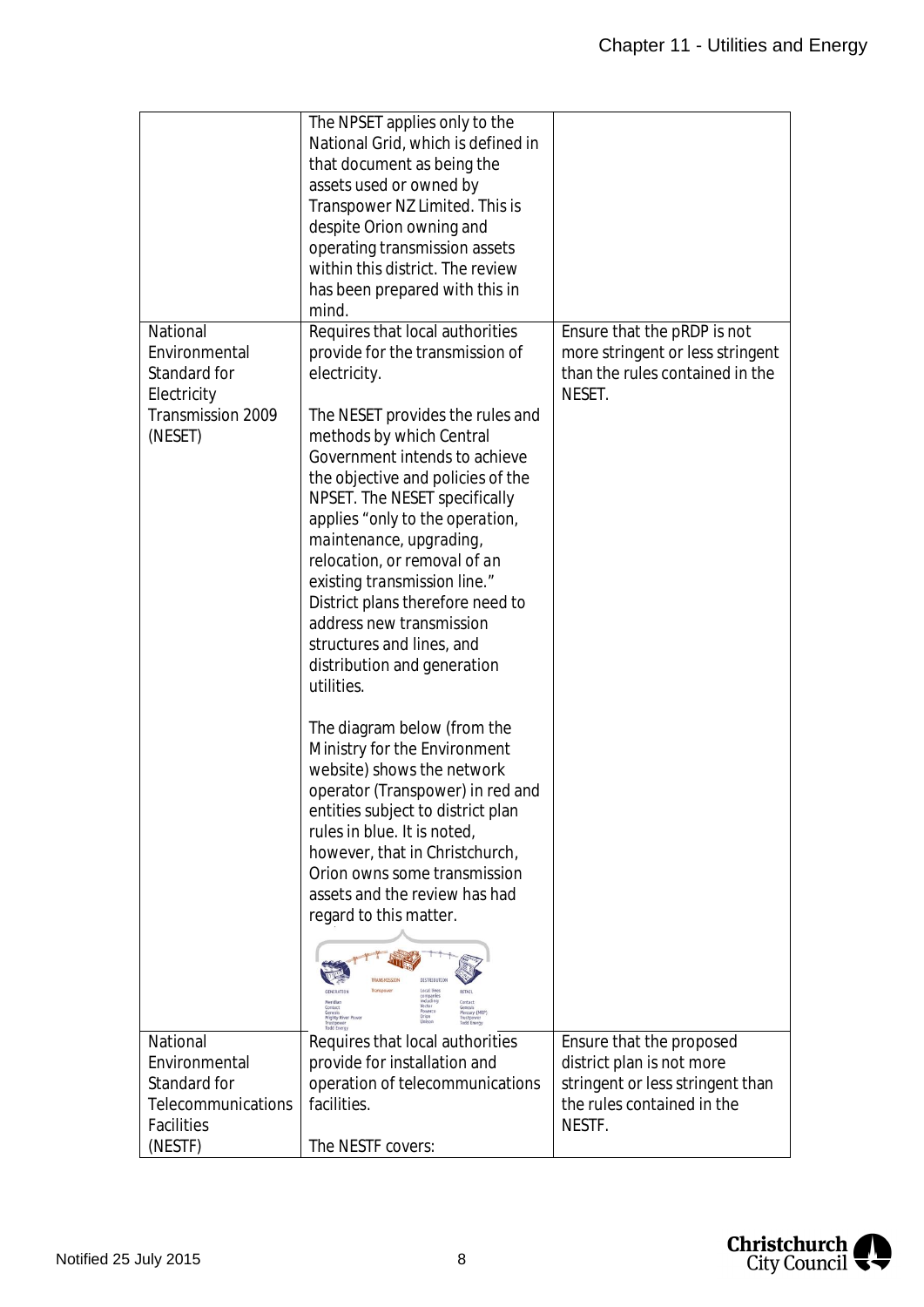|                                                              | exposure to radiofrequency<br>fields generated by<br>telecommunication<br>facilities in the road<br>reserve;<br>the erection of roadside<br>equipment cabinets and<br>the installation of<br>telecommunication<br>antenna in the road<br>reserve; and<br>noise levels from roadside<br>cabinets in the road<br>reserve.                                |                                                                                                                   |
|--------------------------------------------------------------|--------------------------------------------------------------------------------------------------------------------------------------------------------------------------------------------------------------------------------------------------------------------------------------------------------------------------------------------------------|-------------------------------------------------------------------------------------------------------------------|
|                                                              | The NESTF defers to District Plan<br>rules in relation to protected<br>trees and vegetation, historic<br>heritage, areas of high visual<br>amenity, and where the utility is<br>in a road reserve adjoining and<br>on the same side of the road as<br>the Coastal Marine Area. The<br>NESTF applies to network<br>operators only.                      |                                                                                                                   |
|                                                              | In addition, district plans must<br>address telecommunications<br>utilities outside the road reserve,<br>and those utilities proposed by<br>non-network operators (e.g. if an<br>electricity distribution company<br>proposed to install a<br>communications tower similar to<br>a cell tower).                                                        |                                                                                                                   |
| New Zealand<br><b>Coastal Policy</b><br>Statement            | Requires that local authorities<br>safeguard the integrity, form,<br>functioning and resilience of the<br>coastal environment and sustain<br>its ecosystems, its character and<br>natural features and landscape.<br>Requires that local authorities<br>take account of the principles of<br>the Treaty of Waitangi and the<br>role of tangata whenua. | Give effect to relevant<br>objectives in these chapters<br>through objectives, policies and<br>rules.             |
| The Canterbury<br><b>Regional Policy</b><br>Statement (CPRS) | Chapter 2 - Issues of resource<br>management significance to Ngai<br>Tahu<br>Chapter 4 - Provision for Ngai<br>Tahu and their relationship with<br>resources                                                                                                                                                                                           | Give effect to relevant<br>objectives in these chapters<br>through subdivision objectives,<br>policies and rules. |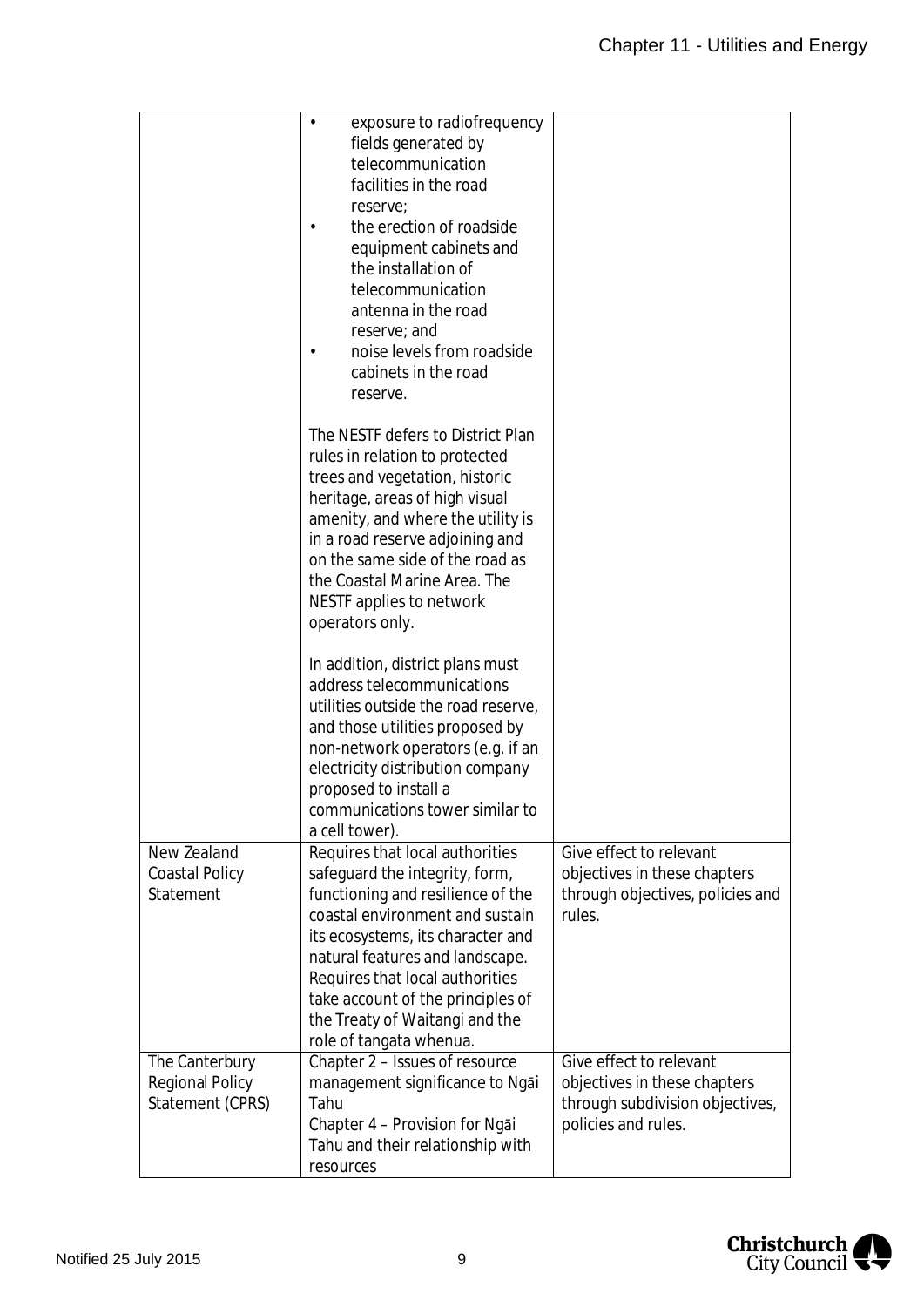|                         | Chapter 5 - Land-use and                                           |                                                         |
|-------------------------|--------------------------------------------------------------------|---------------------------------------------------------|
|                         | infrastructure                                                     |                                                         |
|                         | Chapter 6 - Recovery and                                           |                                                         |
|                         | <b>Rebuilding of Greater</b>                                       |                                                         |
|                         | Christchurch                                                       |                                                         |
|                         | Chapter 7 - Fresh water                                            |                                                         |
|                         | Chapter 8 - The coastal                                            |                                                         |
|                         | environment                                                        |                                                         |
|                         | Chapter 9 - Ecosystems and                                         |                                                         |
|                         | indigenous biodiversity                                            |                                                         |
|                         | Chapter 10 - Beds of rivers and                                    |                                                         |
|                         | lakes and their riparian zones                                     |                                                         |
|                         | Chapter 11 - Natural hazards                                       |                                                         |
|                         | Chapter 12 - Landscape                                             |                                                         |
|                         | Chapter 13 - Historic heritage                                     |                                                         |
|                         | Chapter 14 - Air quality                                           |                                                         |
|                         | Chapter 15 - Soils                                                 |                                                         |
|                         | Chapter 16 - Energy                                                |                                                         |
|                         | Chapter 17 - Contaminated land                                     |                                                         |
| The Canterbury          | Vision - Greater Christchurch                                      | The Strategy was prepared                               |
| Earthquake              | recovers and progresses as a                                       | pursuant to section 15 of the                           |
| Recovery Strategy       | place to be proud of - an                                          | CER Act, and is a statutory                             |
|                         | attractive and vibrant place to                                    | document. The District Plan                             |
|                         | live, work, visit and invest, mo                                   | must not be inconsistent with                           |
|                         | tātou, ā, mō kā uri ā muri ake nei                                 | the Recovery Strategy (see                              |
|                         | - for us and our children after us.                                | sections 15 and 26 (2) of the                           |
|                         | Revitalise Greater Christchurch as                                 | CER Act available on the CERA                           |
|                         | the heart of a prosperous region                                   | website).                                               |
|                         | for business, work, education,                                     |                                                         |
|                         | and increased investment in new                                    |                                                         |
|                         | activities.                                                        |                                                         |
|                         | Strengthen community resilience,                                   |                                                         |
|                         | safety and wellbeing, and                                          |                                                         |
|                         | enhance quality of life for                                        |                                                         |
|                         | residents and visitors.                                            |                                                         |
|                         |                                                                    |                                                         |
|                         | Develop resilient, cost-effective,<br>accessible and integrated    |                                                         |
|                         |                                                                    |                                                         |
|                         | infrastructure, buildings, housing                                 |                                                         |
| The Land Use            | and transport networks.<br>Action 20 (which seeks to enable        | Give effect to the relevant                             |
|                         |                                                                    |                                                         |
| Recovery Plan<br>(LURP) | building of new communities);<br>Action 24 (which seeks to provide | LURP actions through<br>objectives, policies and rules. |
|                         |                                                                    |                                                         |
|                         | for business development);                                         |                                                         |
|                         | Actions 28-33 (which seek the                                      |                                                         |
|                         | integration and coordination of                                    |                                                         |
|                         | the provision of infrastructure);                                  |                                                         |
|                         | Action 43 (where it seeks resilient                                |                                                         |
|                         | utilities);                                                        |                                                         |
|                         | Action 45 (reducing consenting                                     |                                                         |
|                         | requirements); and                                                 |                                                         |

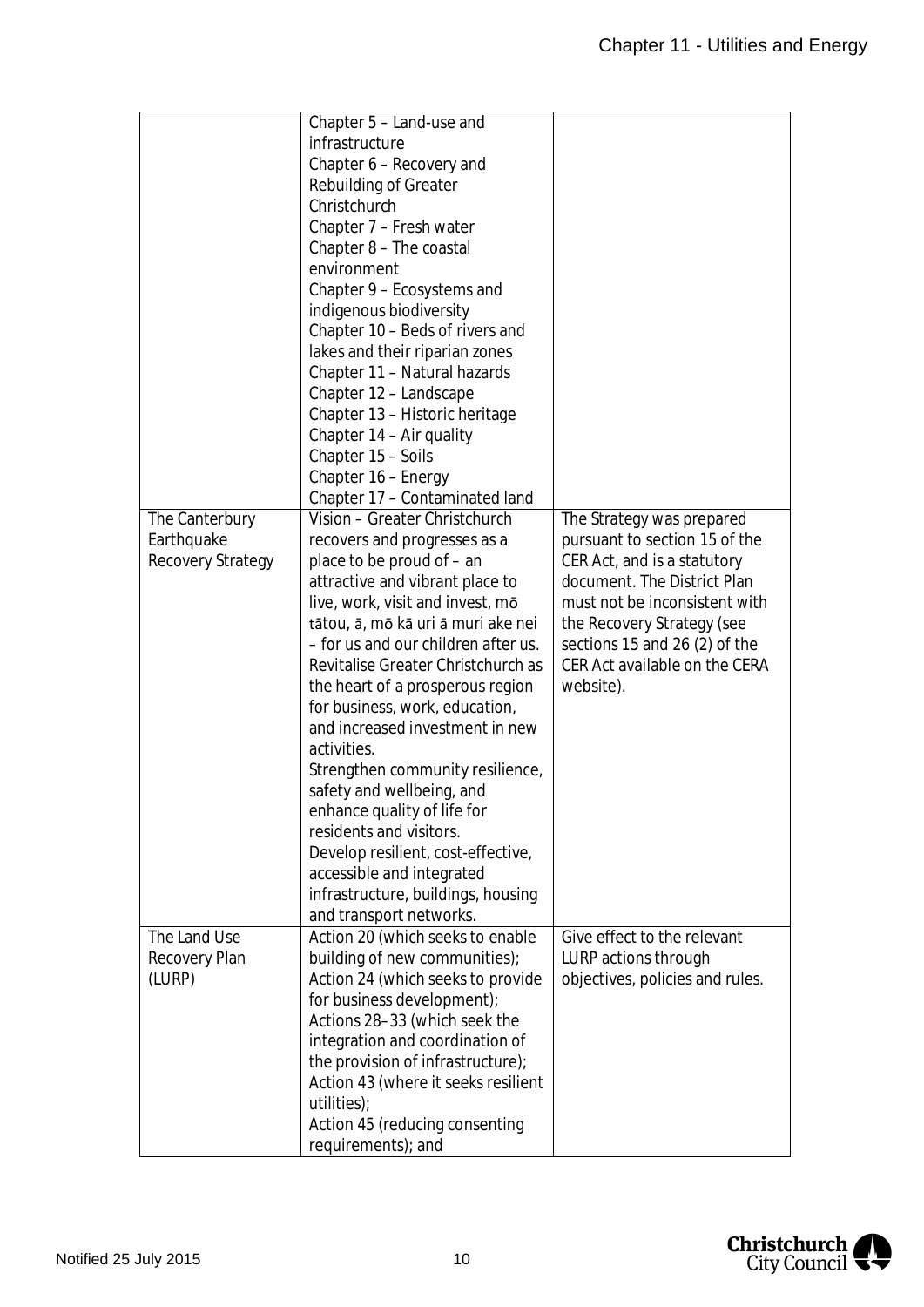|                                                                | Actions 48 and 49 (which seek a<br>quality urban environment).                                                                                                                                                                                                                                                                                                                                                                                                                                                                                                                                            |                                                                                                    |
|----------------------------------------------------------------|-----------------------------------------------------------------------------------------------------------------------------------------------------------------------------------------------------------------------------------------------------------------------------------------------------------------------------------------------------------------------------------------------------------------------------------------------------------------------------------------------------------------------------------------------------------------------------------------------------------|----------------------------------------------------------------------------------------------------|
| The Mahaanui Iwi<br>Management Plan<br>(IMP)                   | Objectives:<br>5.3 (Wai Maori)<br>5.4 (Papatuanuku)<br>5.5 (Tane Mahuta)<br>5.6 (Tangaroa)<br>5.7 (Nga Tutohu Whenua.                                                                                                                                                                                                                                                                                                                                                                                                                                                                                     | Take account of the relevant<br>objectives and policies through<br>objectives, policies and rules. |
| <b>Climate Smart</b><br>Strategy 2010-2025                     | The Council's Climate Smart<br>Strategy 'sets the direction for<br>community and Council actions<br>that respond to issues and<br>harness opportunities presented<br>by climate change'.<br>It includes a number of relevant<br>objectives.                                                                                                                                                                                                                                                                                                                                                               | Take account of the relevant<br>objectives and policies.                                           |
|                                                                | Objective 3 is to 'grow Council<br>capacity to respond to climate<br>change' and the explanation<br>refers to improved resource<br>efficiency and the Council leading<br>by example. Objective 5 is to<br>'encourage sustainable<br>households and communities'<br>and Objective 6 seeks to 'support<br>a resilient low-carbon and<br>competitive economy'. Of<br>particular relevance, however, is<br>Objective 10, which is to<br>'promote energy conservation,<br>renewable energy and carbon<br>sequestration'. Renewable<br>energy generation is identified (at<br>page 36 of the Strategy) as being |                                                                                                    |
| Sustainable Energy<br>Strategy for<br>Christchurch 2008-<br>18 | of high priority.<br>The Council's sustainable energy<br>strategy is part of the<br>implementation plan for the<br>Urban Development Strategy<br>(UDS). It includes four vision<br>statements, including:<br>Christchurch's energy<br>supplies are provided<br>solely from renewable<br>sources, and the city's<br>energy systems are<br>efficient and secure<br>Christchurch is seen as<br>a city that shows                                                                                                                                                                                             | Take account of the relevant<br>objectives and policies.                                           |

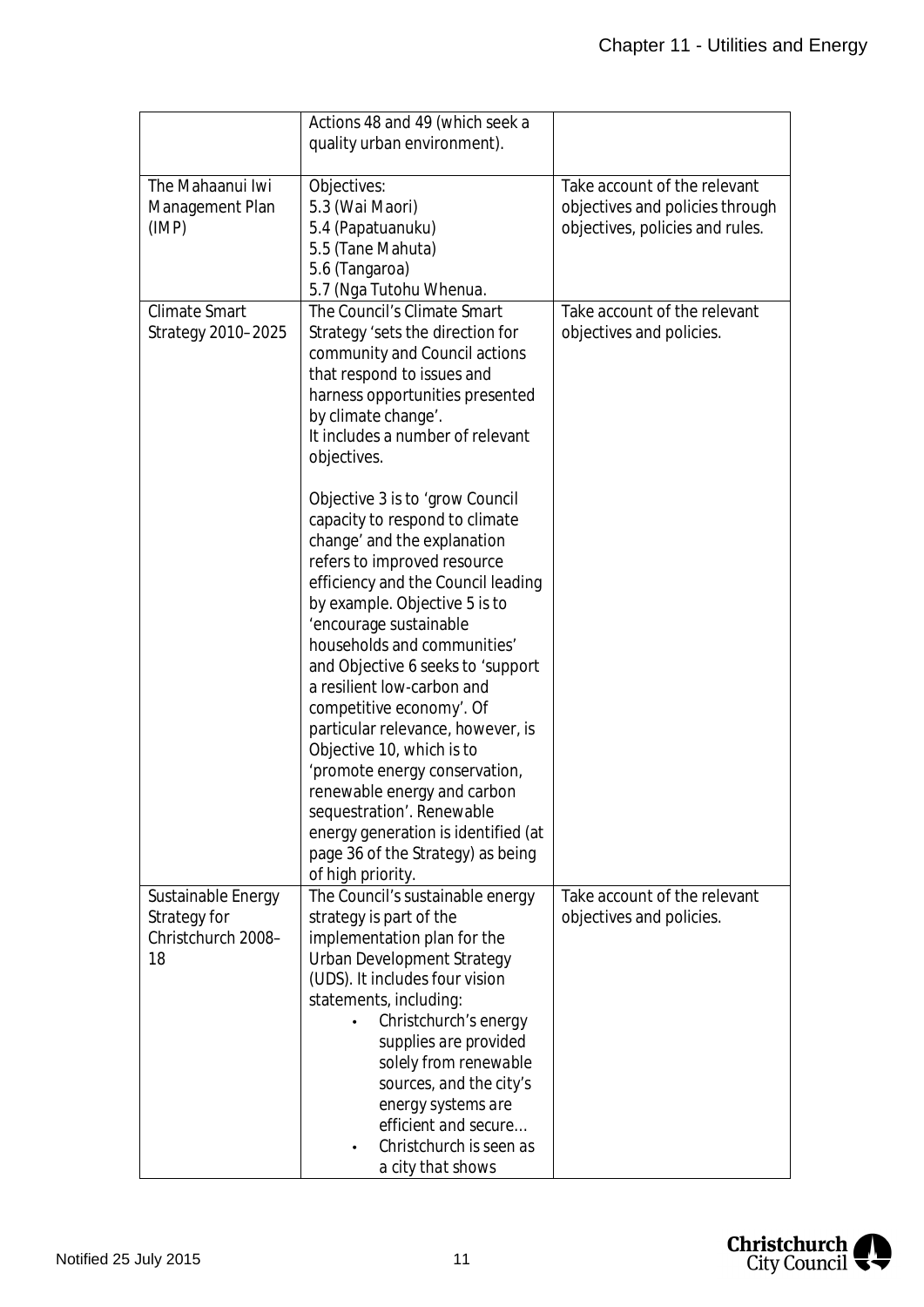|                        | responsible                          |                             |
|------------------------|--------------------------------------|-----------------------------|
|                        | leadershipin the effort              |                             |
|                        | to reduce greenhouse                 |                             |
|                        | gas emissions.                       |                             |
|                        |                                      |                             |
|                        | Sections 7.4.2 and 7.5 of the        |                             |
|                        | Strategy address wind generation     |                             |
|                        | and solar energy. The Strategy       |                             |
|                        |                                      |                             |
|                        | advises that both are supported      |                             |
|                        | by the Council.                      |                             |
| New Zealand            | The NZECP (34:2001) sets             | Ensure consistency with the |
| Electrical Code of     | minimum safe electrical distance     | code.                       |
| Practice for           | requirements for overhead            |                             |
| <b>Electrical Safe</b> | electrical line installations and    |                             |
| Distances 34:2001      | other works associated with the      |                             |
| (NZECP)                | supply of electricity. It applies to |                             |
|                        | works and personnel near these       |                             |
|                        |                                      |                             |
|                        | electrical utilities.                |                             |
|                        |                                      |                             |
|                        | The code sets out a raft of          |                             |
|                        | electrical safe distances and is     |                             |
|                        | administered by the network          |                             |
|                        | operator (Transpower). The code      |                             |
|                        | does not exempt persons from         |                             |
|                        | complying with other statutory       |                             |
|                        |                                      |                             |
|                        | requirements, including those in     |                             |
|                        | district plans or vice versa.        |                             |
| New Zealand            | NZS 2772 (Radiofrequency Fields)     | Refer to and utilise the    |
| Standard NZS2772       | Parts 1 and 2 deal with electro-     | standard.                   |
| Part 1:1999 and Part   | magnetic fields (EMF) and            |                             |
| 2:2011                 | establish guidelines for limiting    |                             |
|                        | <b>EMF</b> and protecting against    |                             |
|                        | known adverse health effects.        |                             |
|                        | The City Plan lists the standard as  |                             |
|                        | a 'referenced document'              |                             |
|                        |                                      |                             |
|                        | meaning it has effect in the 'City'. |                             |
|                        | The Banks Peninsula Plan does        |                             |
|                        | not reference the standard. The      |                             |
|                        | quidance provided in the             |                             |
|                        | standard with regards to             |                             |
|                        | potential health impacts of EMF      |                             |
|                        | is confirmed in the significant      |                             |
|                        | background reports to the            |                             |
|                        | relevant NPS and NES available       |                             |
|                        |                                      |                             |
|                        | on the MfE website.                  |                             |
| New Zealand            | NZS 6808 (Acoustics - Wind Farm      | Refer to and utilise the    |
| Standard NZS6808:      | Noise) provides methods for the      | standard.                   |
| 1998                   | prediction, measurement and          |                             |
|                        | assessment of sound from wind        |                             |
|                        | turbines. The standard is directed   |                             |
|                        | at commercial or large scale wind    |                             |

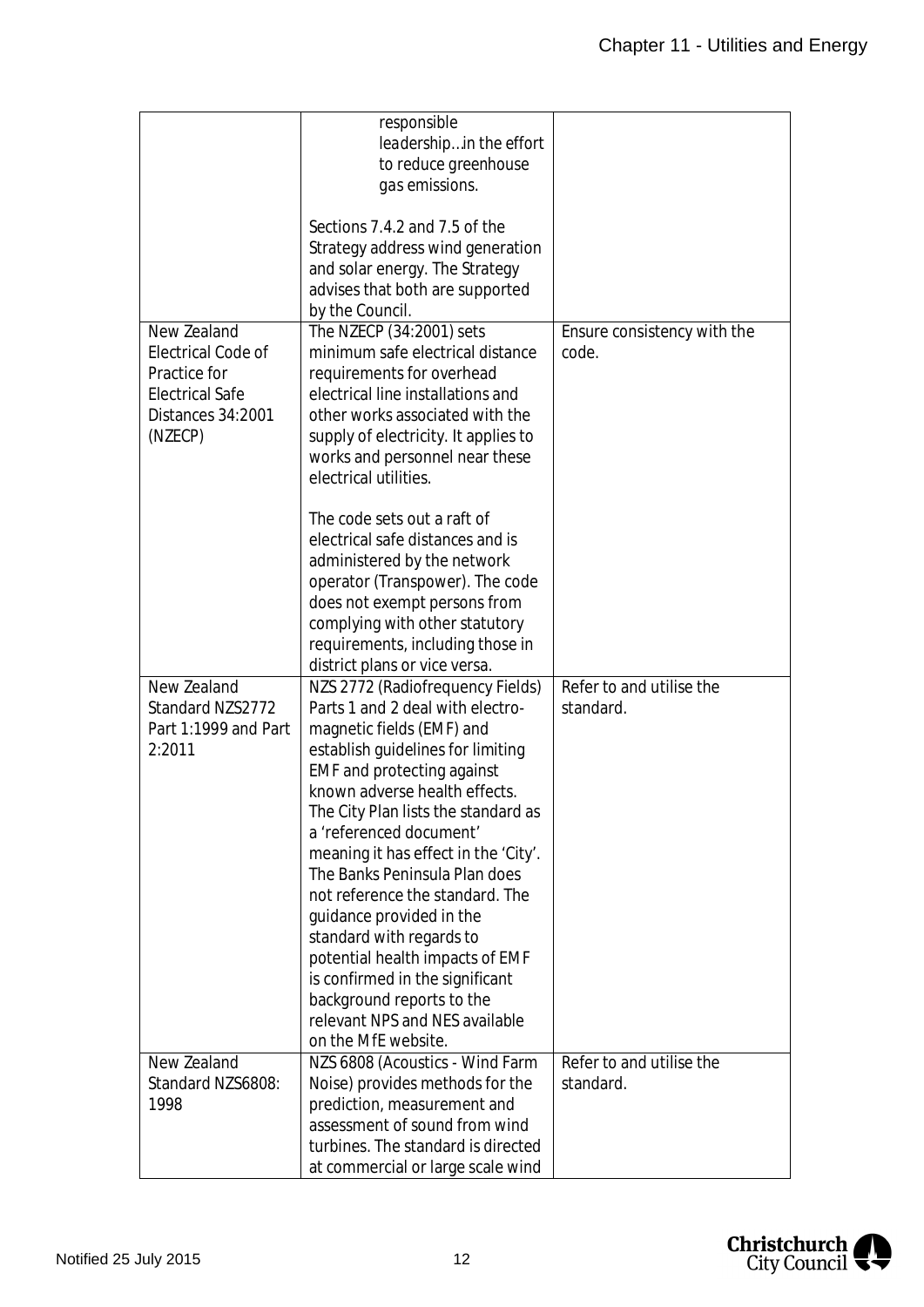| farms and includes noise limits. It |  |
|-------------------------------------|--|
| is not currently a referenced       |  |
| document in either plan.            |  |

#### **2.2**

#### **RESOURCE MANAGEMENT ISSUE 1 – ENABLING AND MANAGING UTILITIES**

The provisions in the existing Christchurch City Plan and Banks Peninsula District Plan are complicated and not comprehensive, with the specific issues identified:

- It is difficult to ascertain whether consent is required in some instances.
- The City Plan defaults to a permitted activity for unlisted activities (e.g. wind turbines).
- Neither plan has given effect to the National Policy Statements nor National Environmental Standards listed above.
- The Council's resource consent staff have advised of a multitude of legibility and practical issues with the existing district plans, which need to be addressed.
- Lack of flexibility and ability to adapt to a changing environment.

## **2.3**

## **RESOURCE MANAGEMENT ISSUE 2 – ELECTRICITY GENERATION ACTIVITIES**

Neither the City Plan nor Banks Peninsula District Plan seek to manage the installation, operation and maintenance of electricity generation activities. Zone standards and noise standards are not adequate to enable or manage such activities. Strong direction is contained within the National Policy Statement for Renewable Electricity Generation and the Council policies identified above that appropriate renewable electricity generation activities should be enabled within the district.

#### **2.4**

#### **RESOURCE MANAGEMENT ISSUE 3 – MANAGEMENT OF ADVERSE EFFECTS**

Efficient establishment and operation of utilities is essential to the district but must be considered against the actual and potential adverse effects they generate. Particular issues include:

- renewable electricity generation can have significant visual, aural and amenity effects;
- the installation of cell towers can have significant visual effects and potential health effects; and  $\mathbf{r}$
- reverse sensitivity.

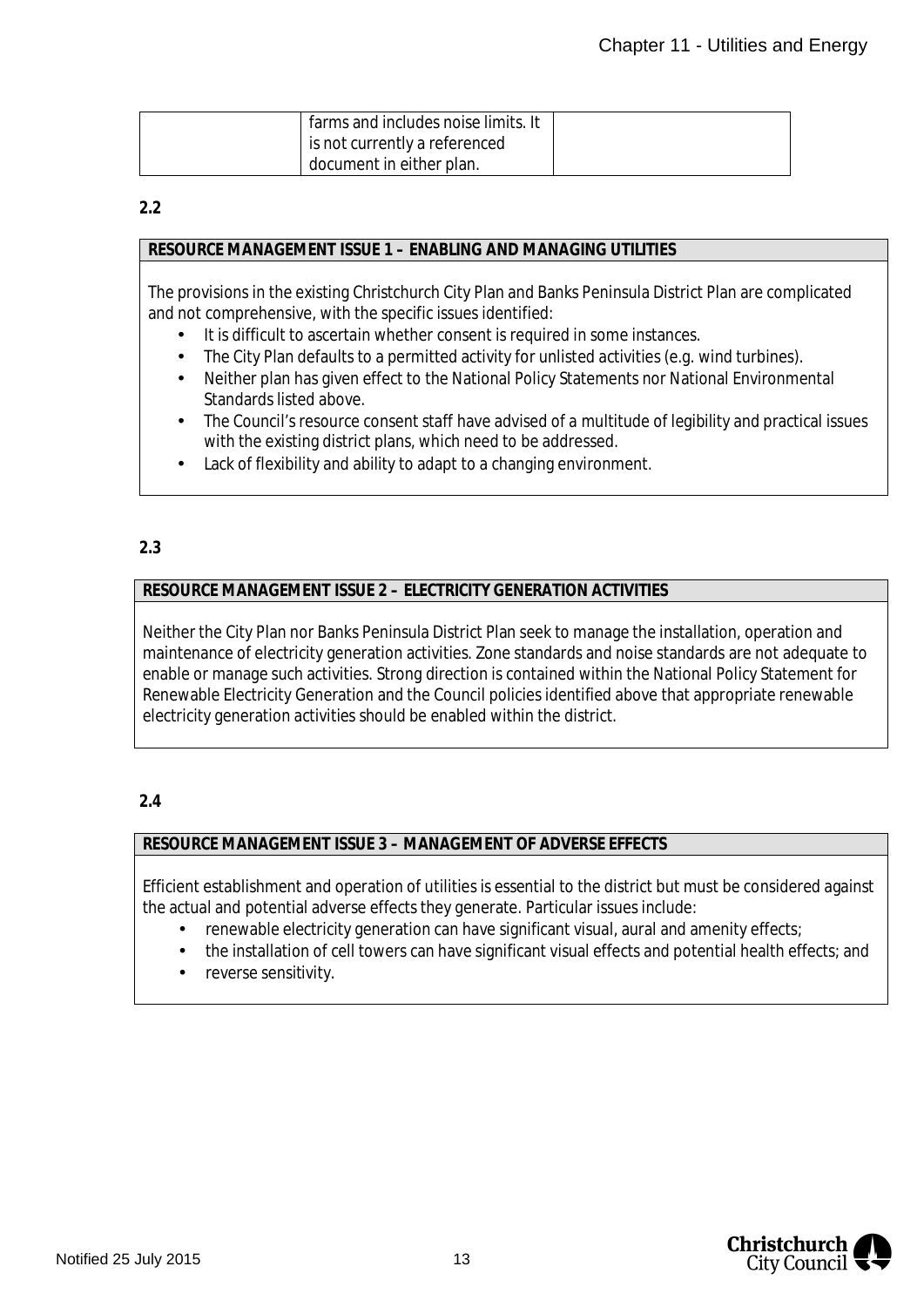#### **3. SCALE AND SIGNIFICANCE EVALUATION**

The level of detail required for the evaluation of the proposed District Plan provisions has been determined by an assessment of the scale and significance of the implementation of the proposed provisions. The scale and significance assessment considers the environmental, economic, social and cultural effects of the provisions and whether the provision:

- is predetermined by a higher order document; and/or
- is important to resolve an issue or problem particularly to protect life and property;  $\mathcal{L}^{\mathcal{L}}$ and/or
- there are a wide range of policy options or only variations of a theme; and/or
- the policy direction (provision) will radically change from business and usual; and/or
- the policy will affect reasonable use of land; and/or
- adversely affects specific stakeholder interests including Ngai Tahu; and/or
- gives rise to adverse effects and whether there is certainty of effects based on the availability of information to assess benefits and costs.

#### **3.1 Objectives**

The assessment of scale and significance in the Section 32 report for the Strategic Directions Chapter as notified (26 August 2014) in relation to utilities identifies a range of matters, with some being directly relevant. It is not intended to revisit this assessment in each chapter and the reader is referred to the assessment in the Strategic Directions Chapter, however, it is important to note that the Strategic Directions Chapter provides significant direction in terms of preparation of the proposed objectives in this chapter.

#### **3.2 Policies and Rules**

The proposed policies and rules in the Utilities Chapter have been drafted in response to the three key issues identified above. There is one significant policy shift in this chapter.

The proposed plan seeks to enable and manage renewable electricity generation, specifically through solar and wind resources. As noted above, the Council is required to give effect to the objectives and policies contained within the National Policy Statement for Renewable Electricity Generation. The Regional Policy Statement at Chapter 16 in particular, provides further direction. The Council's climate smart and sustainability strategies are consistent with these documents.

<span id="page-14-0"></span>To support the rules, the review includes a number of definitions. The definitions are largely based on those in the existing operative district plans, and while there has been some merging, clarifying and updating, none of the amendments are considered to be significant. Some new definitions have been included and existing definitions amended. The proposed plan looks to definitions in other statutory documents listed above for direction.

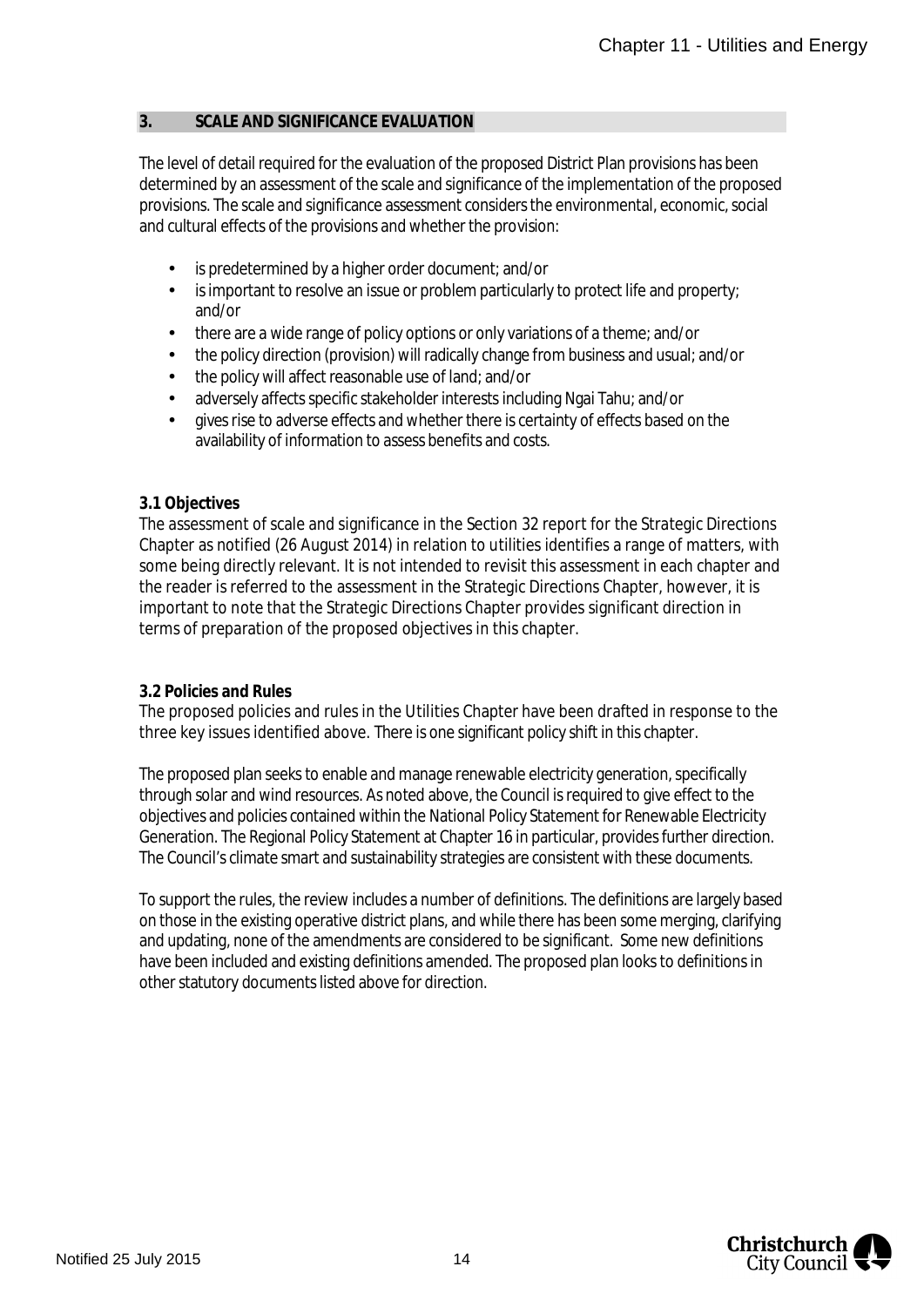## **4. EVALUATION OF OBJECTIVES**

Section 32(1)(a) of the RMA requires the Council to evaluate the extent to which the objectives are the most appropriate way to achieve the purpose (Section 5) of the Act.

**GENERAL POLICY DIRECTION OPTIONS AND RECOMMENDATIONS**

## **4.1 Evaluation of Proposed Objectives**

| Status Quo – retain existing objectives, policies, rules and assessment matters.<br>1.<br>Amend existing objectives, policies, rules and assessment matters to give effect to the<br>2.<br>relevant NPS and have regard to the relevant NES as is required by the RMA.<br>Full review of all utilities provisions including giving effect to the relevant NPS and NES.<br>3.                      |                                                                                                                                                                                                                                                                                                                                                                                                                                                                                                                                                                                                                                                                                                                                                                                                                         |  |  |  |
|---------------------------------------------------------------------------------------------------------------------------------------------------------------------------------------------------------------------------------------------------------------------------------------------------------------------------------------------------------------------------------------------------|-------------------------------------------------------------------------------------------------------------------------------------------------------------------------------------------------------------------------------------------------------------------------------------------------------------------------------------------------------------------------------------------------------------------------------------------------------------------------------------------------------------------------------------------------------------------------------------------------------------------------------------------------------------------------------------------------------------------------------------------------------------------------------------------------------------------------|--|--|--|
| documents.                                                                                                                                                                                                                                                                                                                                                                                        | Option 3 is the preferred option. It is considered most likely to address the three key resource<br>management issues identified above and give effect to the relevant statutory planning                                                                                                                                                                                                                                                                                                                                                                                                                                                                                                                                                                                                                               |  |  |  |
| ADOPTED GENERAL POLICY DIRECTION                                                                                                                                                                                                                                                                                                                                                                  |                                                                                                                                                                                                                                                                                                                                                                                                                                                                                                                                                                                                                                                                                                                                                                                                                         |  |  |  |
| including those listed at Section 2 of this report.                                                                                                                                                                                                                                                                                                                                               | The above recommendation has been confirmed through the Technical Advisory Group,<br>Collaborative Advisory Group, legal review, and Christchurch Joint Officials Group. It is not<br>practical to retain existing provisions. They are often not consistent across the existing<br>district plans and are not comprehensive. They do not give effect to key documents                                                                                                                                                                                                                                                                                                                                                                                                                                                  |  |  |  |
| OBJECTIVE MOST APPROPRIATE WAY TO ACHIEVE THE PURPOSE OF THE RMA                                                                                                                                                                                                                                                                                                                                  |                                                                                                                                                                                                                                                                                                                                                                                                                                                                                                                                                                                                                                                                                                                                                                                                                         |  |  |  |
| Objective                                                                                                                                                                                                                                                                                                                                                                                         | Summary of Evaluation                                                                                                                                                                                                                                                                                                                                                                                                                                                                                                                                                                                                                                                                                                                                                                                                   |  |  |  |
| 11.1.1 Objective: Provision of utilities<br>Effective and efficient provision of<br>a.<br>utilities in a manner that is<br>integrated with land use and<br>development in the district.<br>The continued operation,<br>b.<br>maintenance, upgrading and,<br>where appropriate, development<br>of utilities are enabled throughout<br>the district, including in relation to<br>the National Grid. | The objective is considered the most appropriate<br>way to achieve the purpose of the Act because it:<br>is more comprehensive and effective than<br>the identified alternative options in<br>addressing the Resource Management<br>issues;<br>is better than the identified alternative<br>options in giving effect to the relevant<br>sections of the Act - in particular:<br>Principles in Section 6, 7, 44A and 55;<br>gives effect to the relevant provisions of<br>the strategic planning documents listed in<br>Section 2.1 of this report, particularly in<br>relation to the integrated and coordinated<br>provision of utilities sought in LURP and<br>RPS; and<br>aligns with the provisions of the Strategic<br>Directions Chapter of the pRDP, in<br>particular the objectives and supporting<br>policies. |  |  |  |
| 11.1.2 Objective: Adverse effects<br>Avoid, remedy or mitigate the adverse<br>effects of and on utilities while<br>providing for the diverse nature and<br>specialised character of utilities.                                                                                                                                                                                                    | The objective is considered the most appropriate<br>way to achieve the purpose of the Act because it:<br>is more comprehensive and effective than<br>Option 1 (status quo) and as<br>comprehensive and effective as Option 2 in                                                                                                                                                                                                                                                                                                                                                                                                                                                                                                                                                                                         |  |  |  |

<span id="page-15-0"></span>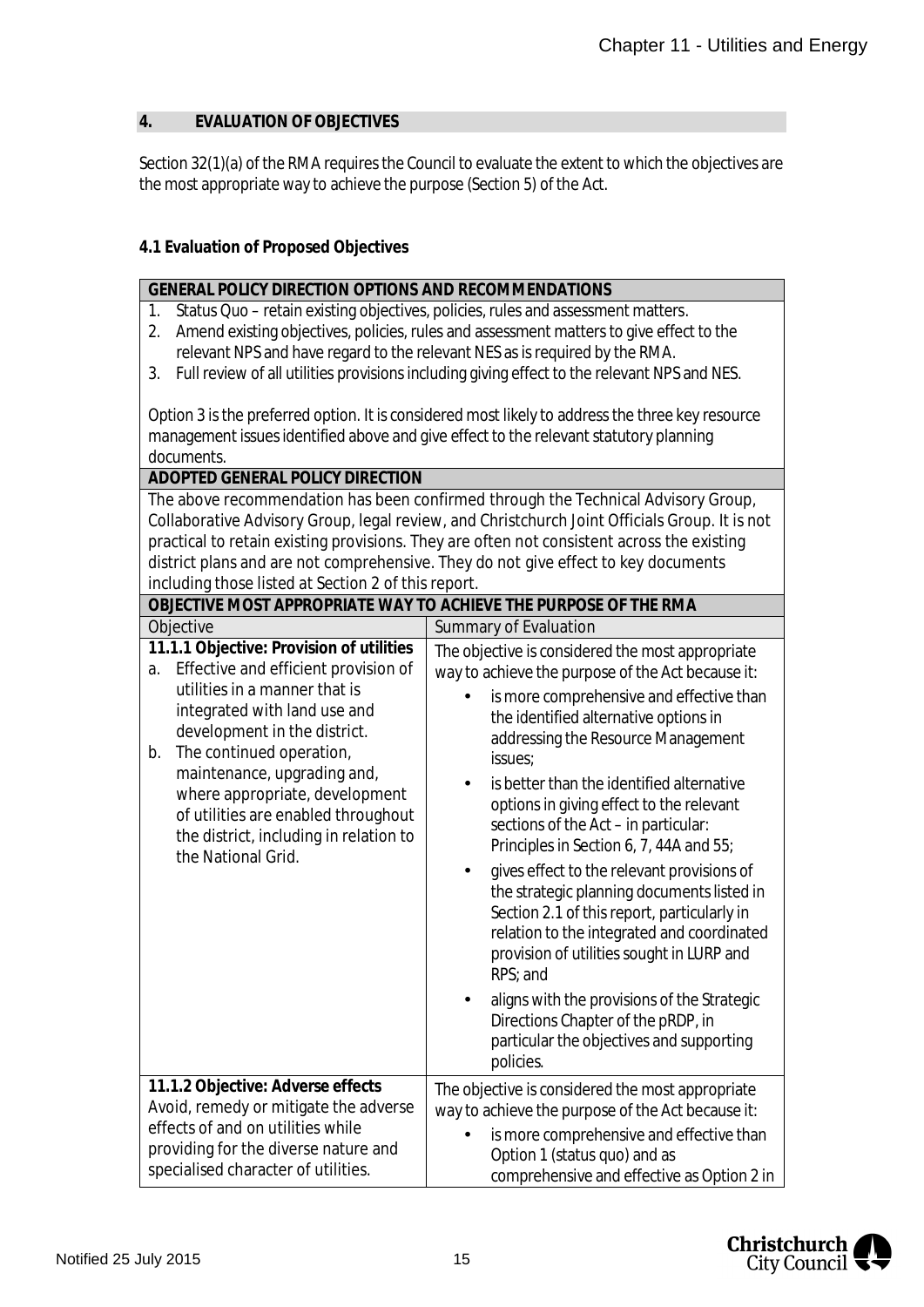|  | addressing Resource Management Issue 2;                                                                                                                                  |
|--|--------------------------------------------------------------------------------------------------------------------------------------------------------------------------|
|  | is better than the identified alternative<br>options in giving effect to the relevant<br>sections of the Act - in particular:<br>Principles in Section 6, 7, 44A and 55; |
|  | gives effect to the relevant provisions of<br>the National Policy Statement for<br>Renewable Electricity Generation; and                                                 |
|  | aligns with the provisions of the Strategic<br>Directions Chapter of the pRDP in<br>particular the objectives and supporting<br>policies.                                |

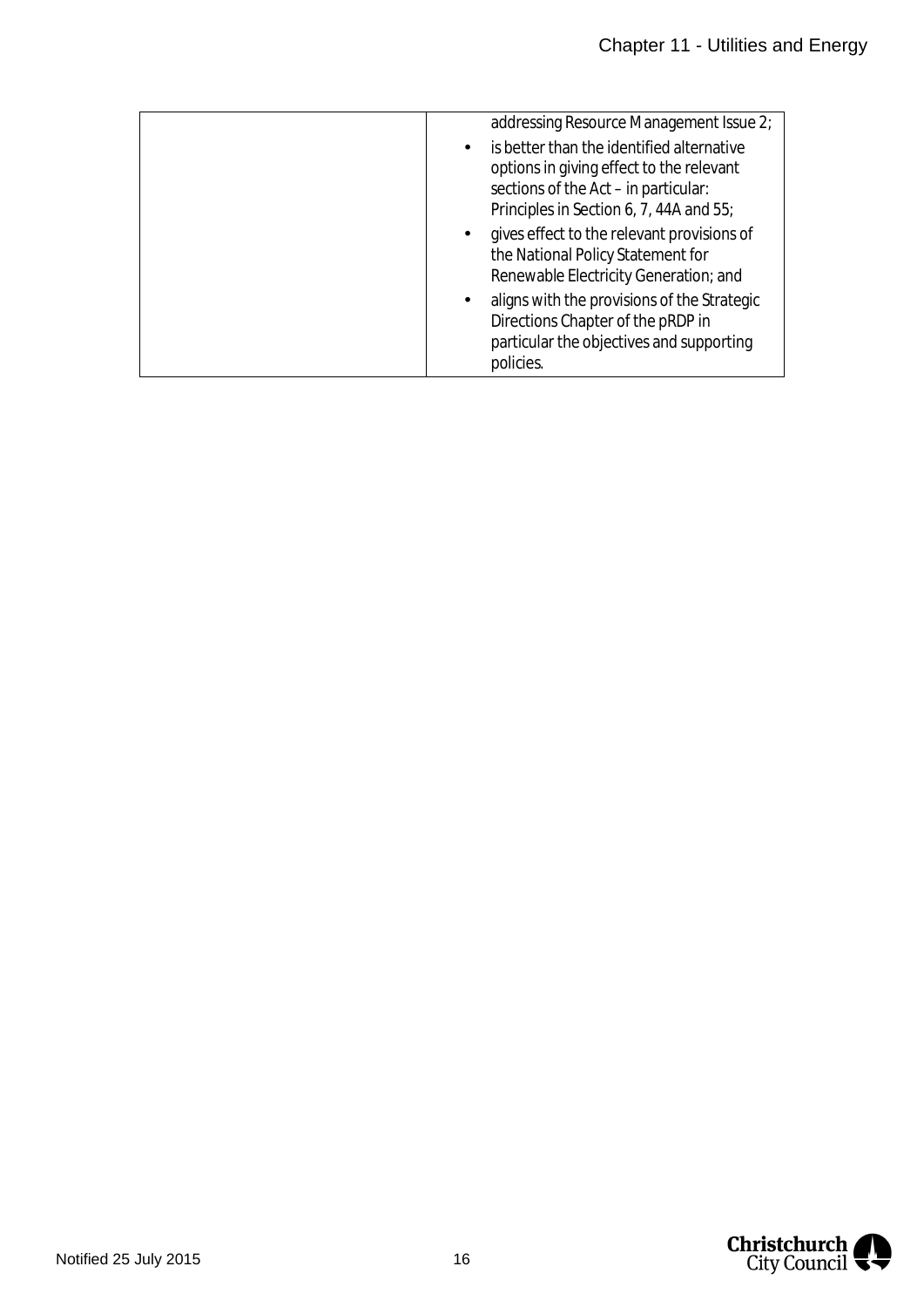## **5. EVALUATION OF PROPOSED POLICIES, RULES AND METHODS**

Section 32 (1)(b) requires an evaluation of whether the provisions are the most appropriate way to achieve the objectives by identifying other reasonably practicable options, assessing the efficiency and effectiveness of the provisions in achieving the objectives, and summarising the reasons for deciding on the provisions.

The assessment must identify and assess the benefits and costs of environmental, economic, social and cultural effects that are anticipated from the implementation of the provisions, including opportunities for economic growth and employment. The assessment must if practicable quantify the benefits and costs and assess the risk of acting or not acting if there is uncertain or insufficient information available about the subject matter.

<span id="page-17-0"></span>The Utilities Chapter seeks to be permissive in its approach. Each section of the chapter contains the minimum number of provisions necessary to meet the objectives of this chapter, Chapter 3 (Strategic Directions) and Chapter 9 (Natural and Cultural Heritage) in particular, as well as the objectives in higher order documents, including the Regional Policy Statement and National Policy Statements for Renewable Energy Generation.

| 5.1 |  |  | Policy and Rules relating to the efficient provision of utilities |
|-----|--|--|-------------------------------------------------------------------|
|-----|--|--|-------------------------------------------------------------------|

| PROVISIONS (POLICY, RULE, METHOD) MOST APPROPRIATE WAY TO ACHIEVE THE OBJECTIVES |  |  |  |  |
|----------------------------------------------------------------------------------|--|--|--|--|
| Relevant objective:<br>11.1.1 Objective: Provision of utilities                  |  |  |  |  |
|                                                                                  |  |  |  |  |
|                                                                                  |  |  |  |  |
|                                                                                  |  |  |  |  |
|                                                                                  |  |  |  |  |
|                                                                                  |  |  |  |  |
|                                                                                  |  |  |  |  |
|                                                                                  |  |  |  |  |
|                                                                                  |  |  |  |  |
| give effect to relevant National Policy Statements                               |  |  |  |  |
|                                                                                  |  |  |  |  |
|                                                                                  |  |  |  |  |
|                                                                                  |  |  |  |  |
|                                                                                  |  |  |  |  |
|                                                                                  |  |  |  |  |
|                                                                                  |  |  |  |  |
|                                                                                  |  |  |  |  |
| Enables the provision of infrastructure and utilities                            |  |  |  |  |
|                                                                                  |  |  |  |  |
| providing a more comprehensive range of permitted                                |  |  |  |  |
|                                                                                  |  |  |  |  |
|                                                                                  |  |  |  |  |
|                                                                                  |  |  |  |  |
|                                                                                  |  |  |  |  |
| Notification and written approval requirements                                   |  |  |  |  |
|                                                                                  |  |  |  |  |

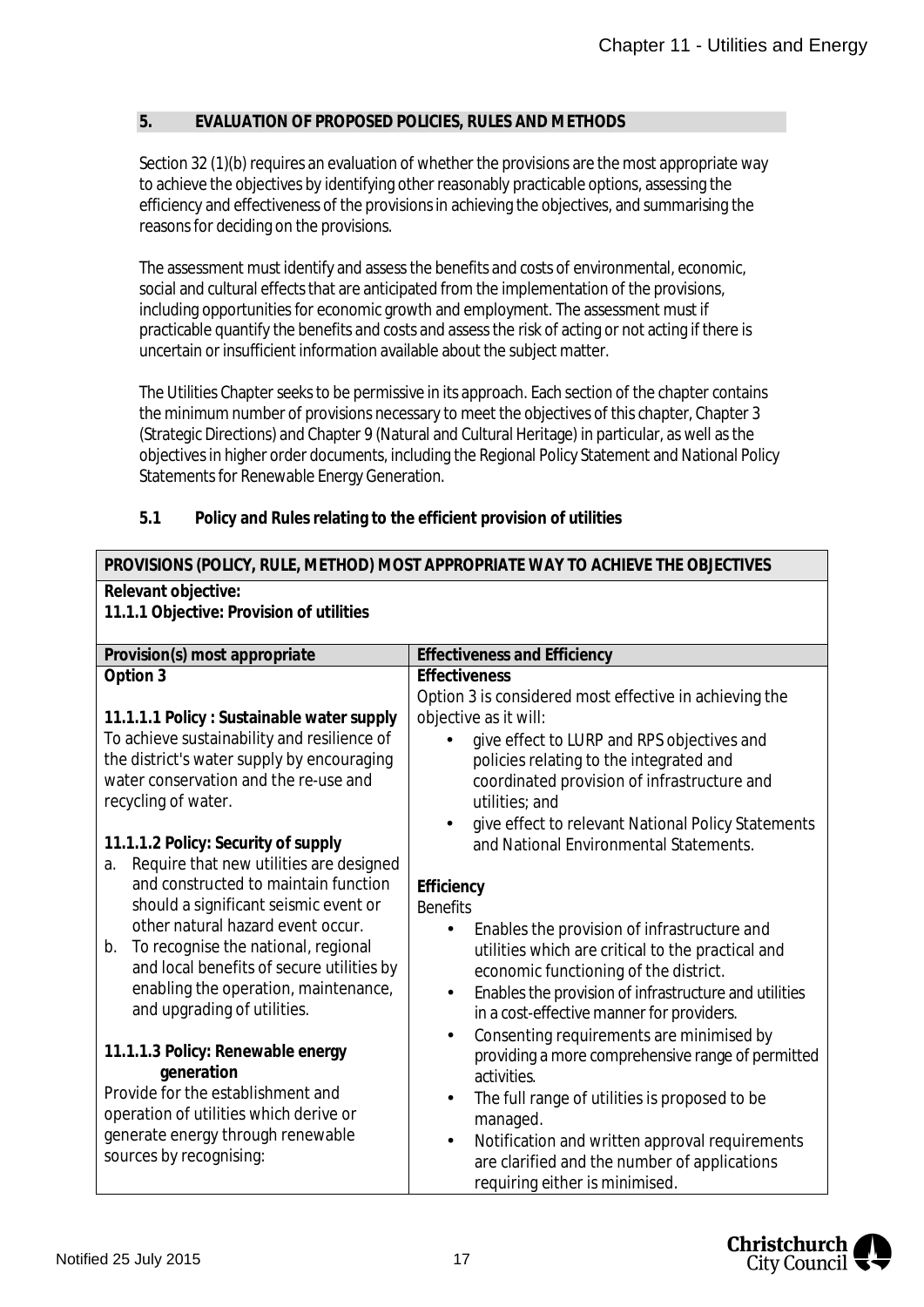| a. | the benefits to people and               | Renewable energy is proposed to be provided                  |
|----|------------------------------------------|--------------------------------------------------------------|
|    | communities of harnessing                | for, with an emphasis on solar energy.                       |
|    | renewable energy sources for             | Facilitates servicing requirements in relation to            |
|    | electricity generation, heating, and     | new or infill housing and other development                  |
|    | other activities, and in particular      | within the district.                                         |
|    | from small scale solar cells;            |                                                              |
| b. | the practical constraints associated     | Costs                                                        |
|    |                                          |                                                              |
|    | with renewable generation activities,    | Cost of compliance for network                               |
|    | including the locational, operational    | operators/developers, including resource consent             |
|    | and technical matters;                   | costs and processing times, noting that no                   |
| С. | the increased resilience and security    | significant change expected when compared with               |
|    | of supply provided by a diversified      | status quo.                                                  |
|    | electricity generation network;          |                                                              |
| d. | the benefits of reducing emissions       | Benefits to the environment significantly outweigh costs.    |
|    | likely to contribute to climate change.  |                                                              |
|    |                                          | Environmental benefits are greater than for Options 1 and 2  |
|    |                                          | and will offset any increase in compliance and opportunity   |
|    | 11.1.1.4 Policy: Telecommunications      | costs.                                                       |
|    | Enable telecommunication utilities to be |                                                              |
|    | developed and used provided that, as a   | Wind energy                                                  |
|    | result of its location and design:       |                                                              |
| a. | the adverse effects on significant       | Large scale                                                  |
|    | natural and physical resources and       | The two key effects identified in relation to large scale    |
|    | cultural values are avoided, or where    | wind electricity generation are visual and aural. Expert     |
|    | this is not practicable, remedied,       | advice has been commissioned by the Council in relation      |
|    | mitigated; and                           | to both matters.                                             |
| b. | other adverse effects on the             |                                                              |
|    | environment are appropriately            |                                                              |
|    |                                          | Landscape advice from Boffa Miskell Ltd (Appendix 2) has     |
|    | managed.                                 | resulted in specific protection for specific areas (e.g.     |
|    |                                          | Outstanding Natural Landscapes) and a buffer to those        |
|    | 11.1.1.5 Policy: Established utilities   | areas.                                                       |
|    | Enable the operational, maintenance and  |                                                              |
|    | upgrade requirements of utilities.       | Advice from Aecom Ltd at Appendix 3 in relation to noise     |
|    |                                          | and glare finds firstly that reliance on NZS 6808 Acoustics  |
|    | 11.1.1.6 Policy: New and substantial     | Wind Farm Noise is appropriate and the most common           |
|    | electricity transmission assets          | method nationwide. No significant glare/flicker issues       |
|    | Provide for additions and substantial    | need to be managed by the Plan but are included as           |
|    | upgrades to the National Grid, while     | assessment matters for resource consent.                     |
|    | managing the adverse effects on the      |                                                              |
|    | environment by:                          |                                                              |
|    |                                          | It is noted that research commissioned by EECA (Energy       |
| 1. | having regard to the extent to which     | Efficiency and Conservation Authority) in 2006 to assist     |
|    | any adverse effects have been            | councils to realise the potential of renewable energy        |
|    | avoided, remedied or mitigated by        | indicates that Banks Peninsula has a wind resource of        |
|    | route, site and method selection; and    | about 8m/s at 50m elevation. This is at the lower end of     |
| 2. | taking opportunities to reduce (when     | what is viable at present.                                   |
|    | upgrading) and avoid adverse effects     |                                                              |
|    | on existing sensitive activities,        | Small scale                                                  |
|    | residential and commercial areas,        | In relation to small scale generation utilities, the two key |
|    | areas of high recreational value or      | effects are again visual and aural. Small scale generation   |
|    | amenity and outstanding natural          | is to be ancillary to residential or industrial/commercial   |
|    | landscapes.                              |                                                              |
|    |                                          | activities but concerns remain in residential areas in       |



particular, including cumulative effects, the constancy of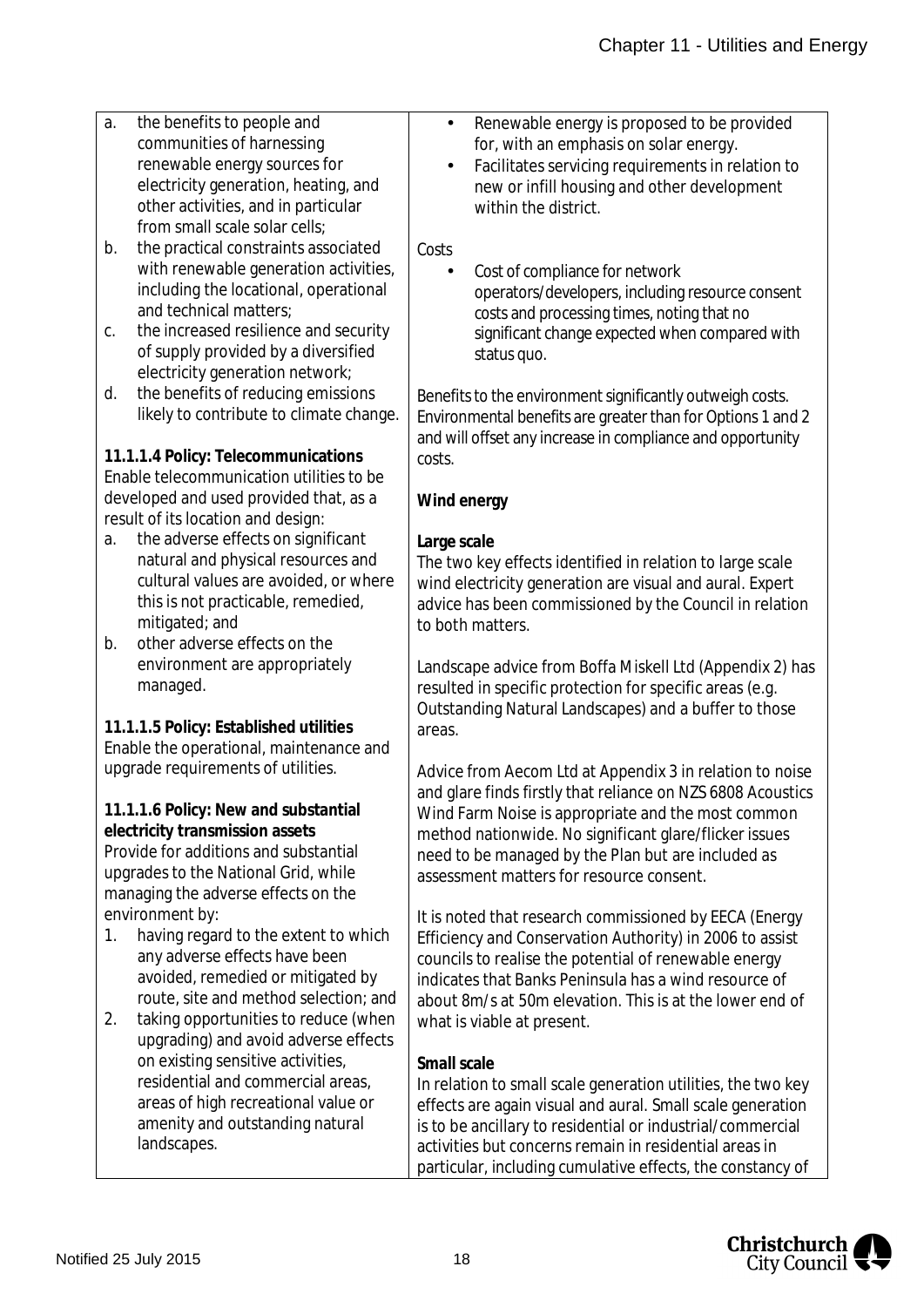|                                                                                                                                                                    | noise emission, the degree of sensitivity households have<br>to noise, and the proximity to households.                                                                                                                                                                                                                                                                           |
|--------------------------------------------------------------------------------------------------------------------------------------------------------------------|-----------------------------------------------------------------------------------------------------------------------------------------------------------------------------------------------------------------------------------------------------------------------------------------------------------------------------------------------------------------------------------|
|                                                                                                                                                                    | The report from Aecom Ltd discusses this matter in<br>greater detail. The report notes that small-scale turbines<br>generate between 70 and 107dBA (at 95 per cent of<br>power output). This is well in excess of what is<br>appropriate in residential areas, as demonstrated by the<br>setbacks Aecom consider would be required to achieve<br>compliance with noise standards. |
|                                                                                                                                                                    | Requiring resource consent is therefore considered<br>appropriate until such time as turbines emit substantially<br>less noise.                                                                                                                                                                                                                                                   |
|                                                                                                                                                                    | Solar energy                                                                                                                                                                                                                                                                                                                                                                      |
|                                                                                                                                                                    | Large scale<br>Solar cells, arrays, and concentrators can have significant<br>visual and glare effects. Advice has resulted in specific<br>protection for specific areas (e.g. Outstanding Natural<br>Landscapes), items (e.g. heritage, trees) and a buffer<br>area, and provisions reducing the impact of glare,<br>including in relation to the airport and roads.             |
|                                                                                                                                                                    | Small scale<br>Again, small scale utilities can have visual and glare<br>effects and the proposed rule reflects this. The proposed<br>rule is largely about how the panel is mounted so as to<br>minimise any adverse effects.                                                                                                                                                    |
|                                                                                                                                                                    | Benefits to the environment significantly outweigh costs,<br>which are principally economic. Environmental benefits are<br>greater than for Options 1 and 2 and outweigh any increase<br>in compliance costs.                                                                                                                                                                     |
| Options less or not as appropriate to achieve the objectives and policies:                                                                                         |                                                                                                                                                                                                                                                                                                                                                                                   |
| Option 1 (Status quo - current policies<br>and rules)                                                                                                              | Appropriateness<br>Option 1 would retain the existing policies and rules. These<br>are not as comprehensive as the proposed policies and rules<br>and would not enable the establishment and operation of<br>utilities within a framework of appropriate environmental<br>safeguards.                                                                                             |
| Option 2 (Amend existing objectives,<br>policies, rules and assessment matters to<br>give effect to the relevant NPS and NES as is<br>required by those documents) | Appropriateness<br>Option 2 would largely retain the existing policies and rules<br>with regards provision of infrastructure and utilities. These<br>are not as comprehensive as the proposed policies and rules<br>and would not enable the establishment and operation of                                                                                                       |

Christchurch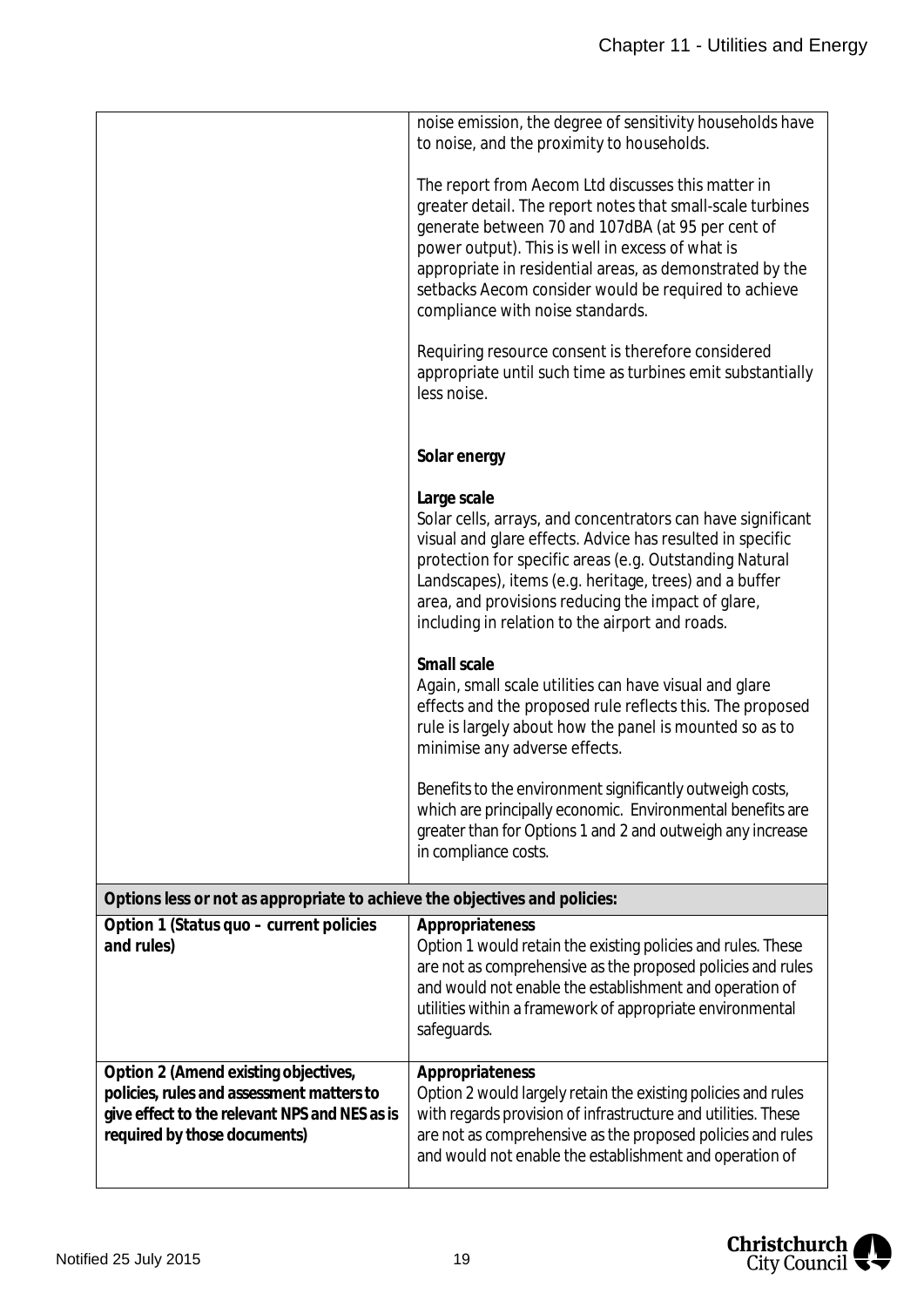|                              | utilities within a framework of appropriate environmental<br>safeguards. |
|------------------------------|--------------------------------------------------------------------------|
| Risk of Acting or Not Acting |                                                                          |

The information available is considered sufficient to inform the review. It is important to support recovery through the provision of infrastructure and utilities and the updates and the amendments proposed are considered necessary.

# **5.2 Policy and Rules relating to adverse effects**

| PROVISIONS (POLICY, RULE, METHOD) MOST APPROPRIATE WAY TO ACHIEVE THE OBJECTIVES                  |                                                                       |  |  |  |  |
|---------------------------------------------------------------------------------------------------|-----------------------------------------------------------------------|--|--|--|--|
| Relevant objective:<br>11.1.3 Objective: Adverse effects                                          |                                                                       |  |  |  |  |
| Provision(s) most appropriate                                                                     | <b>Effectiveness and Efficiency</b>                                   |  |  |  |  |
| Option 3                                                                                          | Effectiveness<br>Option 3 is considered more effective than           |  |  |  |  |
| 11.1.2.1 Policy: Adverse effects                                                                  | Option 1 in achieving the objective as it will:                       |  |  |  |  |
| To ensure that, where reasonably practicable, new or                                              | give effect to LURP and RPS                                           |  |  |  |  |
| substantially upgraded utilities:                                                                 | objectives and policies relating to<br>the integrated and coordinated |  |  |  |  |
| do not result in a reduction in the values of<br>$1_{\cdot}$                                      | provision of utilities; and                                           |  |  |  |  |
| landscapes, features, Sites of Ecological Significance<br>and conservation reserves;              | enable consideration of a full range<br>of potential effects.         |  |  |  |  |
| do not result in a reduction in the heritage value of<br>2.                                       |                                                                       |  |  |  |  |
| heritage items or settings, or a reduction in the                                                 | Efficiency                                                            |  |  |  |  |
| health, structural integrity or values of significant                                             | <b>Benefits</b>                                                       |  |  |  |  |
| trees; and                                                                                        | Enhanced protection of natural,                                       |  |  |  |  |
| are located and designed in a way which minimises<br>3.                                           | cultural and historic heritage.                                       |  |  |  |  |
| adverse effects, having regard to their economic<br>benefits and technical and operational needs. | Economic, cultural and social benefits<br>$\blacksquare$              |  |  |  |  |
| avoid, remedy or mitigate the potential for adverse<br>4.                                         | to the district from the greater                                      |  |  |  |  |
| effects of large or noisy utilities or infrastructure,                                            | retention of natural, cultural and                                    |  |  |  |  |
| including wind turbines.                                                                          | historic heritage, including<br>employment opportunities in tourism   |  |  |  |  |
|                                                                                                   | and hospitality and increased                                         |  |  |  |  |
| 11.1.2.2 Policy: Adverse effects on utilities                                                     | investment in a more attractive                                       |  |  |  |  |
| Avoid adverse effects on utilities, including reverse<br>$1_{\cdot}$                              | district.                                                             |  |  |  |  |
| sensitivity effects that may compromise the                                                       | Enhanced and more sustainable living<br>٠                             |  |  |  |  |
| development, operation, upgrading and                                                             | and working environments.                                             |  |  |  |  |
| maintenance of infrastructure.                                                                    | Provides explicitly for utilities across                              |  |  |  |  |
| 2.<br>To manage the effects of subdivision, development                                           | multiple zones.                                                       |  |  |  |  |
| and land use on the safe, effective and efficient                                                 | Protection of and certainty for<br>$\blacksquare$                     |  |  |  |  |
| operation, maintenance and upgrading of the                                                       | landowners in terms of effects.                                       |  |  |  |  |
| National Grid by:                                                                                 | Continued protection from EMF                                         |  |  |  |  |
| avoiding the location of sensitive activities in<br>a.                                            | through the relevant New Zealand                                      |  |  |  |  |
| close proximity to the National Grid;                                                             | Standard.                                                             |  |  |  |  |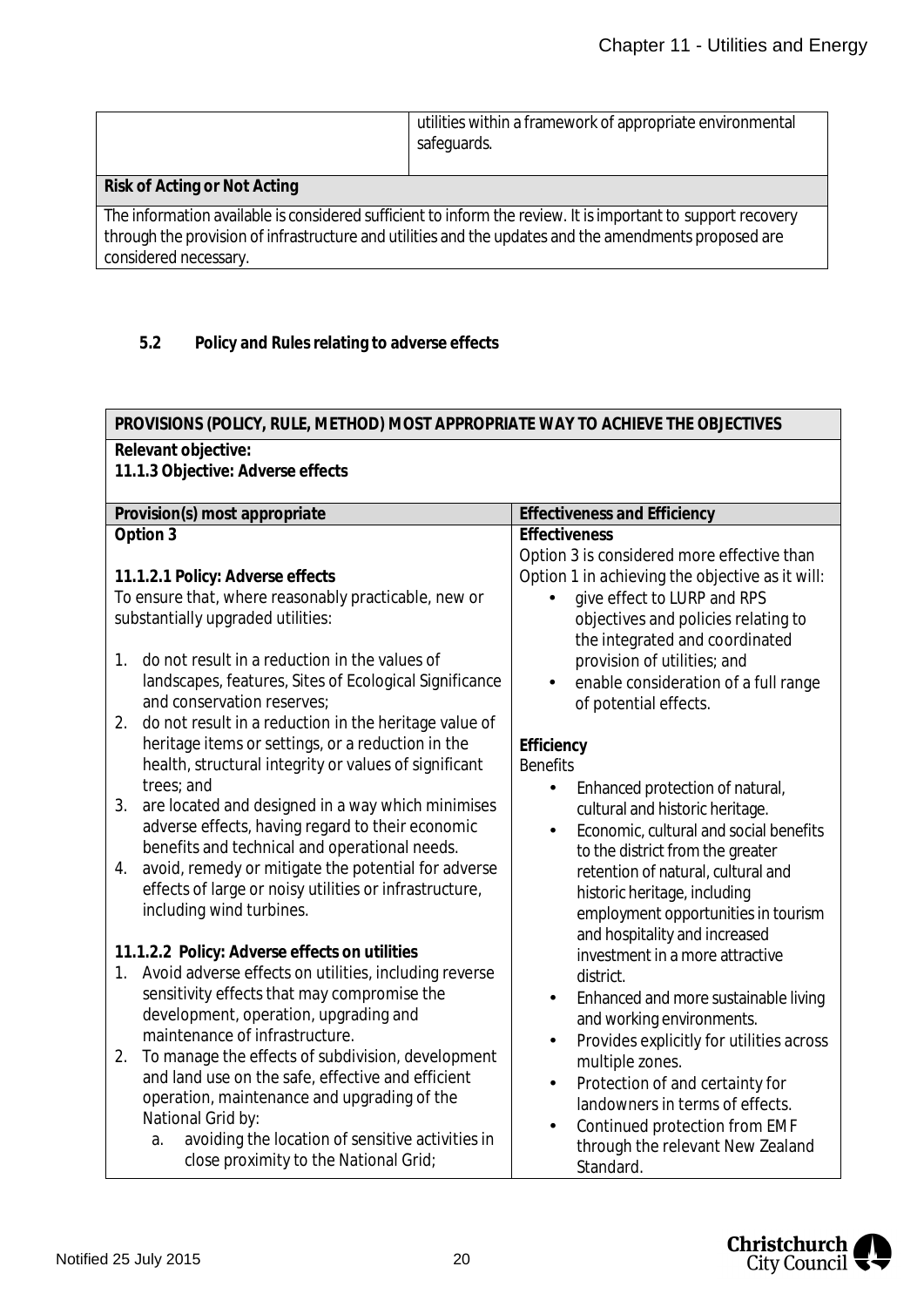| b.<br>C.                                                                                                                                                                                                                 | recognising and providing for existing and<br>future electricity transmission corridors when<br>identifying and managing areas of new<br>subdivision and development; and<br>ensuring that changes to existing activities in<br>close proximity to the National Grid do not<br>further restrict or inhibit the operation,<br>maintenance, upgrading and development of<br>the asset. | Costs<br>Cost of compliance for landowners<br>and network utility operators,<br>including resource consent costs and<br>processing times.<br>Benefits to the environment significantly<br>outweigh costs. Environmental benefits are<br>greater than for Option 1 and will offset any |  |  |  |
|--------------------------------------------------------------------------------------------------------------------------------------------------------------------------------------------------------------------------|--------------------------------------------------------------------------------------------------------------------------------------------------------------------------------------------------------------------------------------------------------------------------------------------------------------------------------------------------------------------------------------|---------------------------------------------------------------------------------------------------------------------------------------------------------------------------------------------------------------------------------------------------------------------------------------|--|--|--|
| fields                                                                                                                                                                                                                   | 11.1.2.3 Policy: Radiofrequency, electric and magnetic<br>Avoid adverse effects from utilities that generate<br>radiofrequency, electric and magnetic fields.                                                                                                                                                                                                                        | increase in compliance and opportunity costs.                                                                                                                                                                                                                                         |  |  |  |
|                                                                                                                                                                                                                          | Options less or not as appropriate to achieve the objectives and policies:                                                                                                                                                                                                                                                                                                           |                                                                                                                                                                                                                                                                                       |  |  |  |
|                                                                                                                                                                                                                          | Option 1 (Status quo - current policies and rules)                                                                                                                                                                                                                                                                                                                                   | Appropriateness<br>Option 1 would retain the existing policies and<br>rules. These are not as comprehensive as the<br>proposed policies and rules.                                                                                                                                    |  |  |  |
|                                                                                                                                                                                                                          | Option 2 (Amend existing objectives, policies, rules and<br>assessment matters to give effect to the relevant NPS and<br>NES as is required by those documents)                                                                                                                                                                                                                      | Option 2 would provide an expanded set of<br>policies and rules to give effect to the NPS and<br>ENS listed above. These are not as<br>comprehensive as the proposed policies and<br>rules.                                                                                           |  |  |  |
|                                                                                                                                                                                                                          | Risk of Acting or Not Acting                                                                                                                                                                                                                                                                                                                                                         |                                                                                                                                                                                                                                                                                       |  |  |  |
| The information available is considered sufficient to inform the review. It is important to support recovery<br>through the provision of utilities and the updates and the amendments proposed are considered necessary. |                                                                                                                                                                                                                                                                                                                                                                                      |                                                                                                                                                                                                                                                                                       |  |  |  |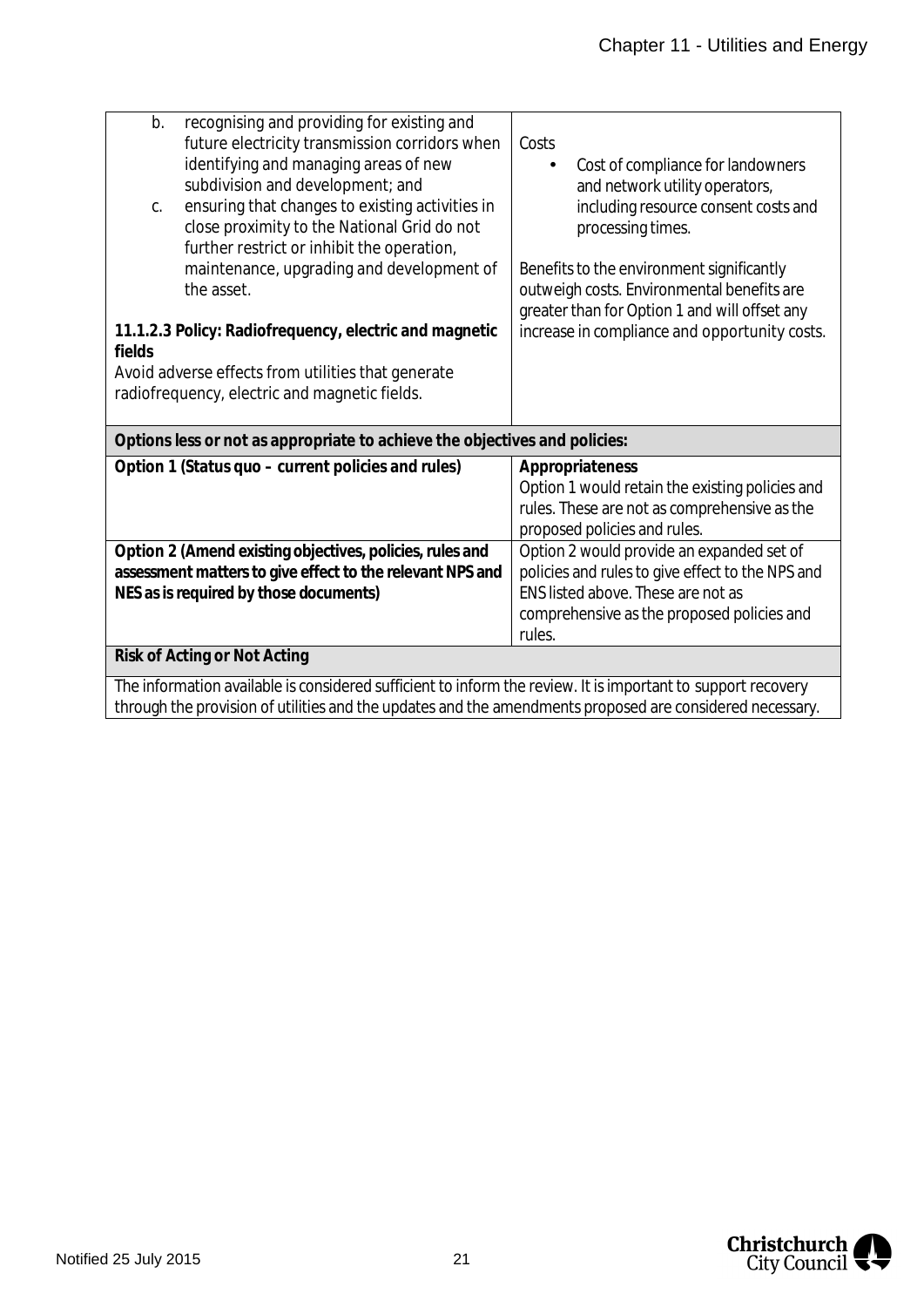#### **6. BIBLIOGRAPHY**

- 1. New Zealand Coastal Policy Statement 2010
- 2. Canterbury Regional Policy Statement 2013
- 3. Land Use Recovery Plan 2013
- 4. Central City Recovery Plan 2012
- 5. City Plan
- 6. Banks Peninsula District Plan
- 7. Banks Peninsula Landscape Study 2007
- 8. Evaluating the effectiveness and efficiency of the Banks Peninsula District Plan 2011
- 9. Evaluating the effectiveness and efficiency of the Christchurch City Plan 2011
- 10. National Policy Statement on Electricity Transmission 2008
- 11. National Environmental Standard for Electricity Transmission 2009
- 12. The National Environmental Standard for Assessing and Managing Contaminants in Soil to Protect Human Health 2012
- 13. Mahaanui Iwi Management Plan 2013
- 14. Resource Management Act 1991
- 15. Canterbury Earthquake Recovery Strategy 2013
- 16. Criteria for the Audit of Auckland Council's Section 32 Evaluation Report (MfE)
- 17. Christchurch City Council Sustainable Energy Strategy for Christchurch 2008–2018
- 18. Christchurch City Council Climate Smart Strategy 2010–2015
- 19. New Zealand Electrical Code of Practice for Electrical Safe Distances 34:2001
- 20. Renewable Energy Assessment 2006 Sinclair Knight Merz for Energy Efficiency and Conservation Authority
- 21. Get Smart, Think Small Parliamentary Commissioner for the Environment 2006
- 22. Life Cycle Assessment of a Solar Photovoltaic system installed in Australia and New Zealand – A.D. Moore 2009
- 23. Transpower ACRE Guide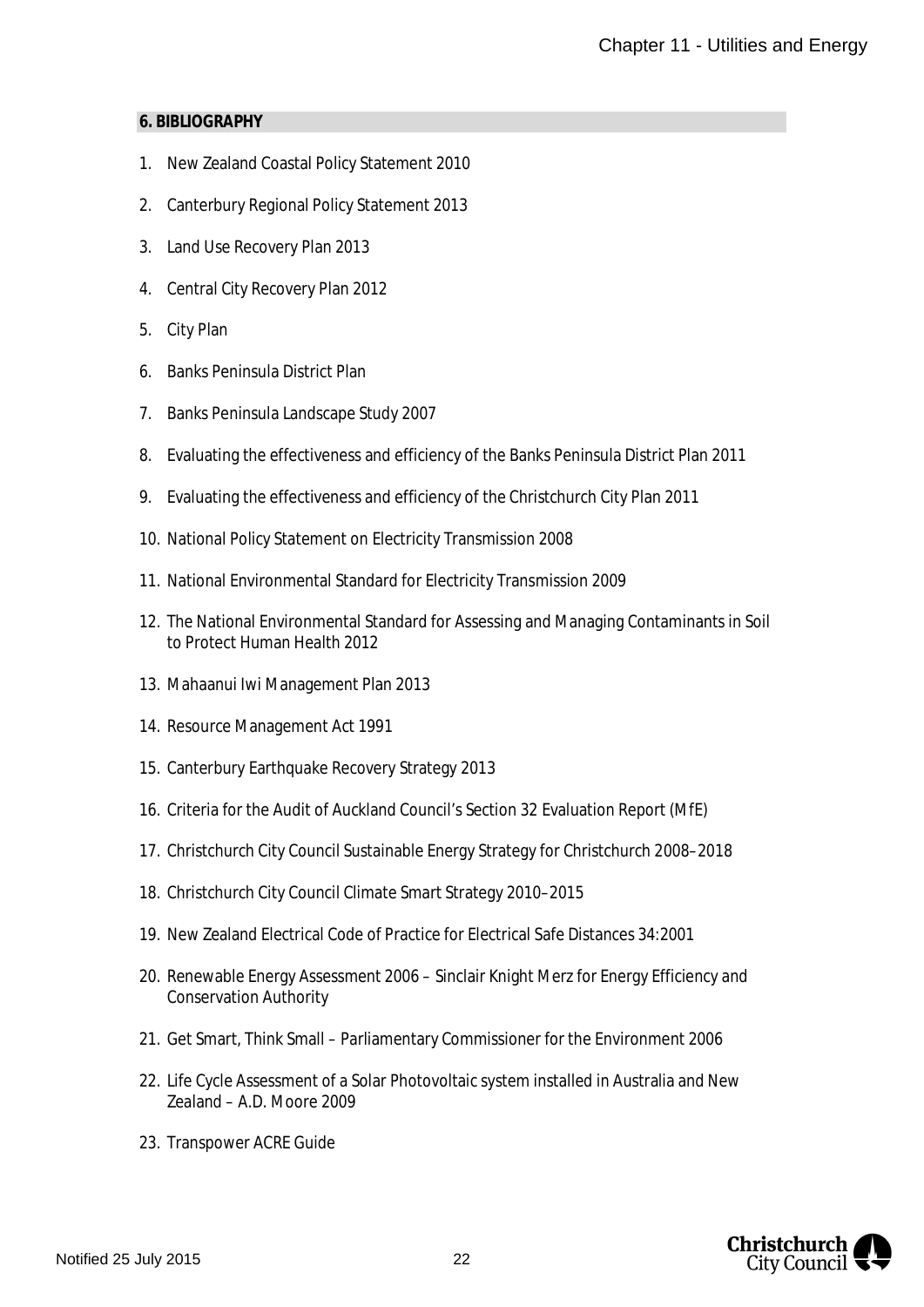- 24. National Policy Statement for Renewable Electricity Generation 2011 Implementation Guide – Ministry for the Environment
- 25. National Policy Statement for Renewable Electricity Generation 2011
- 26. National Policy Statement on Electricity Transmission 2008
- 27. National Policy Statement on Electricity Transmission 2008 Implementation Guide Ministry for the Environment
- 28. National Policy Statement on Electricity Transmission 2008 Further guidance on risks of development near high voltage transmission lines
- 29. National Environmental Standards for Electricity Transmission Activities 2009
- 30. National Environmental Standards for Telecommunications Facilities 2008
- 31. NZS2772: Part 1: 1999 Radiofrequency Fields
- 32. NZS2772 Part 2: 2011 Radiofrequency Fields
- 33. NZS 6808:1998 Acoustics Wind farm noise
- 34. Guidelines for limiting exposure to time-varying electric, magnetic and electromagnetic fields – International Commission on Non-ionizing Radiation Protection – International Commission On Non-ionizing Radiation Protection (2009)
- 35. Atomic Energy Act 1945
- 36. Landscape Assessment: Utility Structures (2002) Earl Bennett Landscape Architects for Christchurch City Council
- 37. Draft NSW Planning Guidelines: Wind Farms 2011 NSW Department of Planning and Infrastructure
- 38. Development guide for development near high voltage transmission lines Transpower
- 39. Domestic-scale distributed generation Guidance for local government Energy Efficiency and Conservation Authority
- 40. Siting and designing windfarms in the landscape 2009 Scottish Natural Heritage
- 41. Renewable energy and the natural heritage 2010 Scottish Natural Heritage
- 42. Assessing the cumulative impact of onshore wind energy developments 2012 Scottish Natural Heritage
- <span id="page-23-0"></span>43. Siting and design of small scale wind turbines of between 15 and 50 metres in height 2012 – Scottish Natural Heritage
- 44. Canterbury Earthquake (Christchurch Replacement District Plan) Order 2014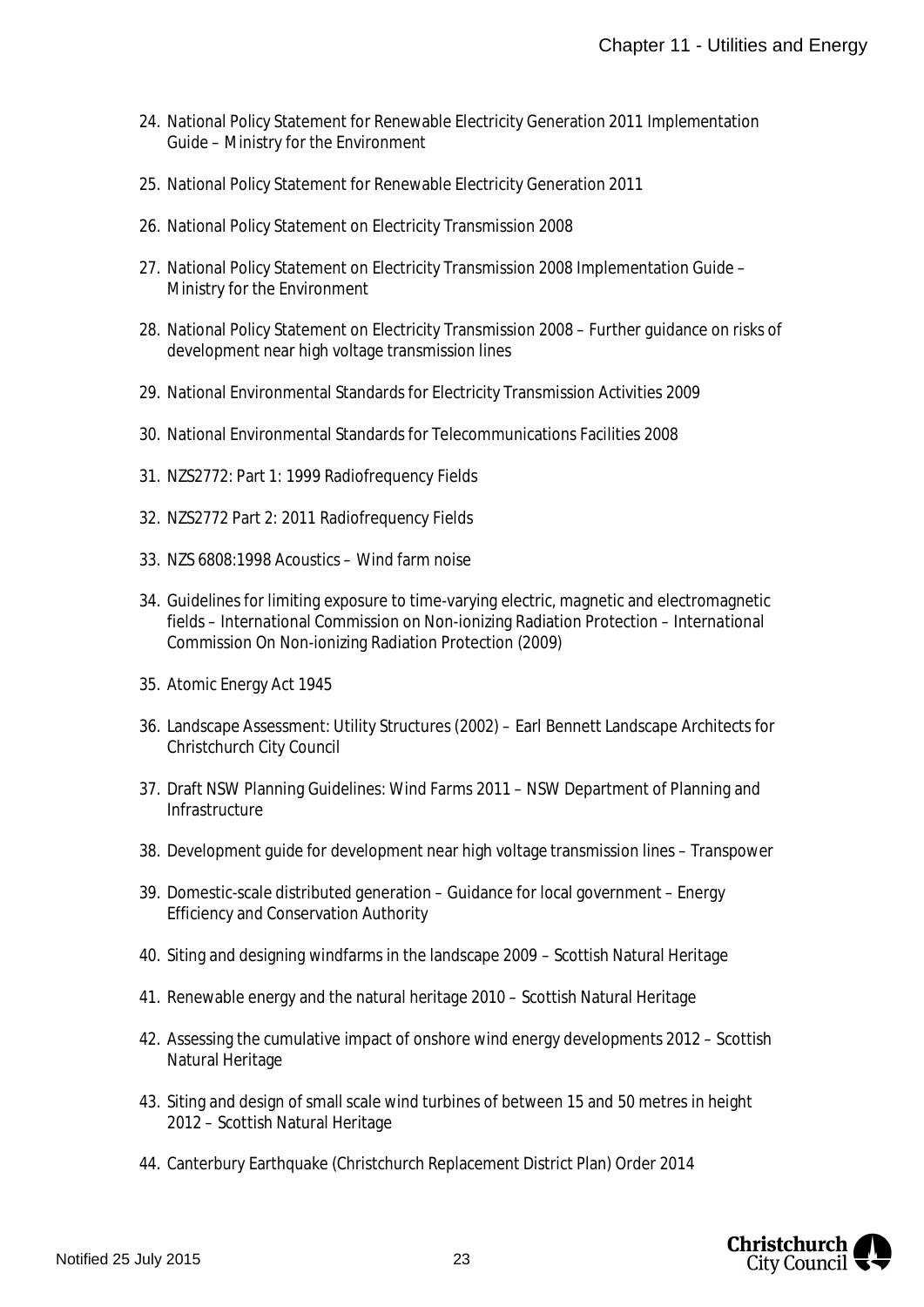# <span id="page-24-0"></span>**APPENDIX 1: LINKAGES BETWEEN PROVISIONS**

| <b>Issue</b>                                                         | <b>Directions</b>                                                                                                                                                                                                                                                                                                                                                                                  | Objectives                                                                                                   | Policies                                                                                                                                                                         | Rules                                                                                                                                                                                            | Assessment<br><b>Matters</b>                       |
|----------------------------------------------------------------------|----------------------------------------------------------------------------------------------------------------------------------------------------------------------------------------------------------------------------------------------------------------------------------------------------------------------------------------------------------------------------------------------------|--------------------------------------------------------------------------------------------------------------|----------------------------------------------------------------------------------------------------------------------------------------------------------------------------------|--------------------------------------------------------------------------------------------------------------------------------------------------------------------------------------------------|----------------------------------------------------|
| 3.4.1<br>Providing for<br>the different<br>needs of the<br>community | 3.5.1.1 The<br>special<br>position of<br>Ngai Tahu is<br>recognised<br>3.5.2.1<br>Development<br>is focused on<br>well-defined<br>urban areas<br>3.5.2.4 The<br>district is a<br>good place to<br>do business<br>3.5.3.1 A safe<br>and reliable<br>water/wai<br>supply<br>3.5.3.2<br>Communities<br>are safe and<br>resilient<br>3.5.3.3 The<br>district's<br>culture and<br>heritage is<br>valued | 11.1.1<br>Objective:<br>Efficient<br>provision of<br>utilities<br>11.1.2<br>Objective:<br>Adverse<br>effects | 11.1.1.1 Policy:<br>Sustainable water<br>supply<br>11.1.1.2 Policy:<br>Security of supply<br>11.1.1.3 Policy:<br>Renewable energy<br>11.1.1.4 Policy:<br>Land-use<br>integration | 11.3.1 Utilities<br>and energy-<br>General<br>11.3.2 Electricity<br>utilities<br>11.3.3 Energy<br>11.3.4<br>Communications<br><b>Facilities</b><br>11.3.5 Water,<br>wastewater and<br>stormwater | 11.4<br>Assessment<br>Matters-<br><b>Utilities</b> |
| 3.4.3<br>Improving<br>the quality<br>of the urban<br>environment     | 3.5.2.1<br>Development<br>is focused on<br>well-defined<br>urban areas<br>3.5.2.4 The<br>district is a<br>good place to<br>do business<br>3.5.2.6A<br>well-designed                                                                                                                                                                                                                                | 11.1.1<br>Objective:<br>Efficient<br>provision of<br>utilities<br>11.1.2<br>Objective:<br>Adverse<br>effects | 11.1.2.1 Policy:<br>Adverse effects<br>11.1.2.2 Policy:<br>Radiofrequency<br>emission<br>11.1.2.3 Policy:<br>Undergrounding<br>and upgrading of<br>services                      | 11.3.1 Utilities<br>and energy-<br>General<br>11.3.2 Electricity<br>utilities<br>11.3.3 Energy<br>11.3.4<br>Communications<br><b>Facilities</b>                                                  | 11.4<br>Assessment<br>Matters-<br><b>Utilities</b> |

# Linkages and grouping of provisions under proposed Policy Direction

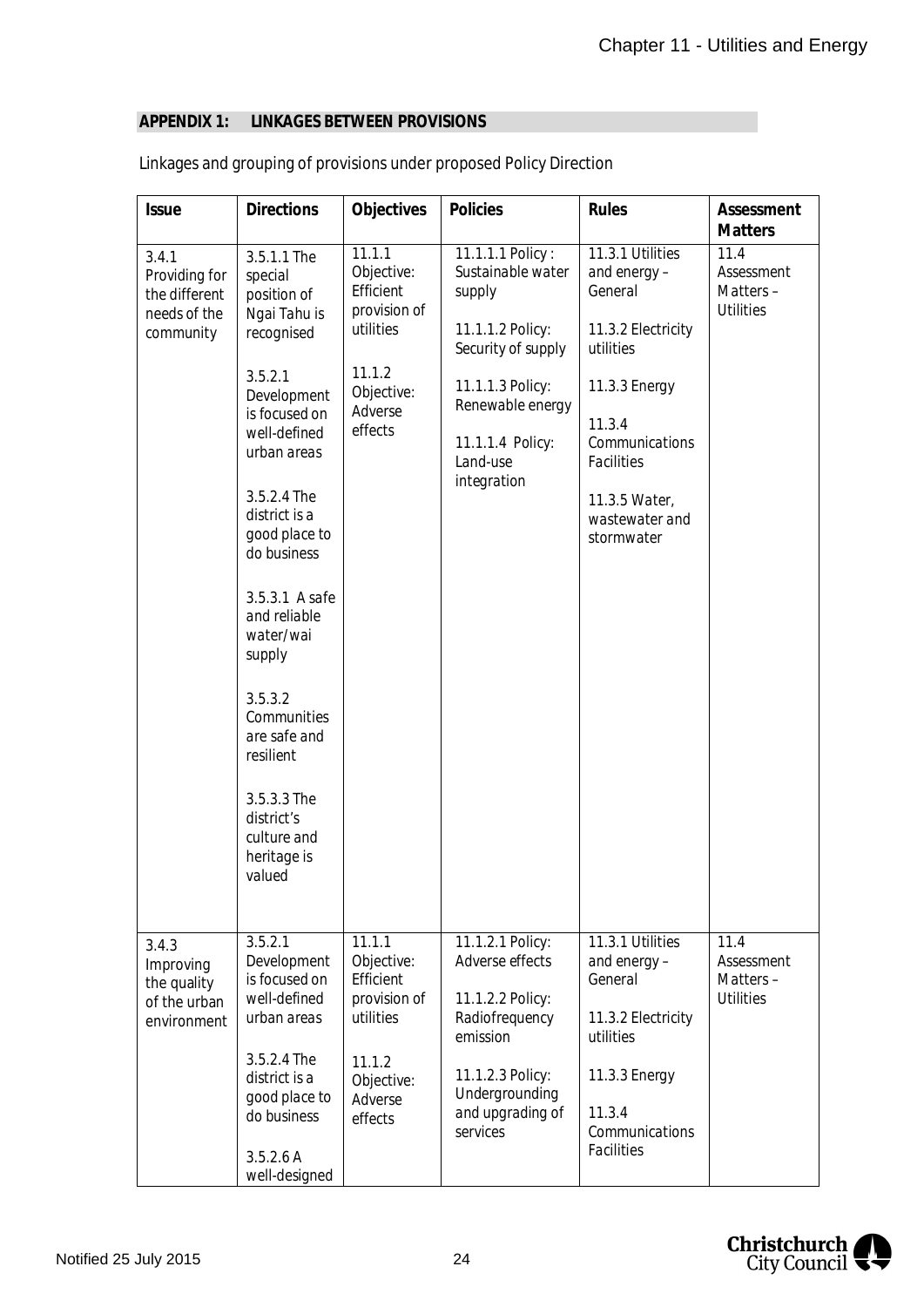| <b>Issue</b>                                                      | <b>Directions</b>                                                                                                                     | Objectives                                                     | Policies                                                                                  | Rules                                                                         | Assessment<br><b>Matters</b>                        |
|-------------------------------------------------------------------|---------------------------------------------------------------------------------------------------------------------------------------|----------------------------------------------------------------|-------------------------------------------------------------------------------------------|-------------------------------------------------------------------------------|-----------------------------------------------------|
|                                                                   | urban<br>environment.<br>3.5.3.1 A safe<br>and reliable<br>water/wai<br>supply<br>3.5.3.2<br>Communities<br>are safe and<br>resilient |                                                                | 11.1.2.4 Policy:<br>Co-location                                                           | 11.3.5 Water,<br>wastewater and<br>stormwater                                 |                                                     |
|                                                                   | 3.5.3.3 The<br>district's<br>culture and<br>heritage is<br>valued                                                                     |                                                                |                                                                                           |                                                                               |                                                     |
|                                                                   | 3.5.4.1 The<br>district's<br>distinctive<br>landscapes<br>and<br>indigenous<br>biodiversity<br>are protected                          |                                                                |                                                                                           |                                                                               |                                                     |
|                                                                   | 3.5.4.2<br>Water/wai<br>quality and<br>quantity are<br>protected and<br>enhanced                                                      |                                                                |                                                                                           |                                                                               |                                                     |
|                                                                   | 3.5.4.3<br><b>Efficient</b> and<br>sustainable<br>use of<br>resources                                                                 |                                                                |                                                                                           |                                                                               |                                                     |
| 3.4.4<br>Protecting<br>our<br>resources,<br>values,<br>health and | 3.5.1.1 The<br>special<br>position of<br>Ngai Tahu is<br>recognised                                                                   | 11.1.1<br>Objective:<br>Efficient<br>provision of<br>utilities | 11.1.1.1 Policy:<br>Sustainable water<br>supply<br>11.1.1.2 Policy:<br>Security of supply | 11.3.1 Utilities<br>and energy-<br>General<br>11.3.2 Electricity<br>utilities | 11.4<br>Assessment<br>Matters -<br><b>Utilities</b> |
| wellbeing                                                         | 3.5.2.1<br>Development<br>is focused on<br>well-defined<br>urban areas.                                                               | 11.1.2<br>Objective:<br>Adverse<br>effects                     | 11.1.1.3 Policy:<br>Renewable energy                                                      | 11.3.3 Energy<br>11.3.4<br>Communications<br><b>Facilities</b>                |                                                     |

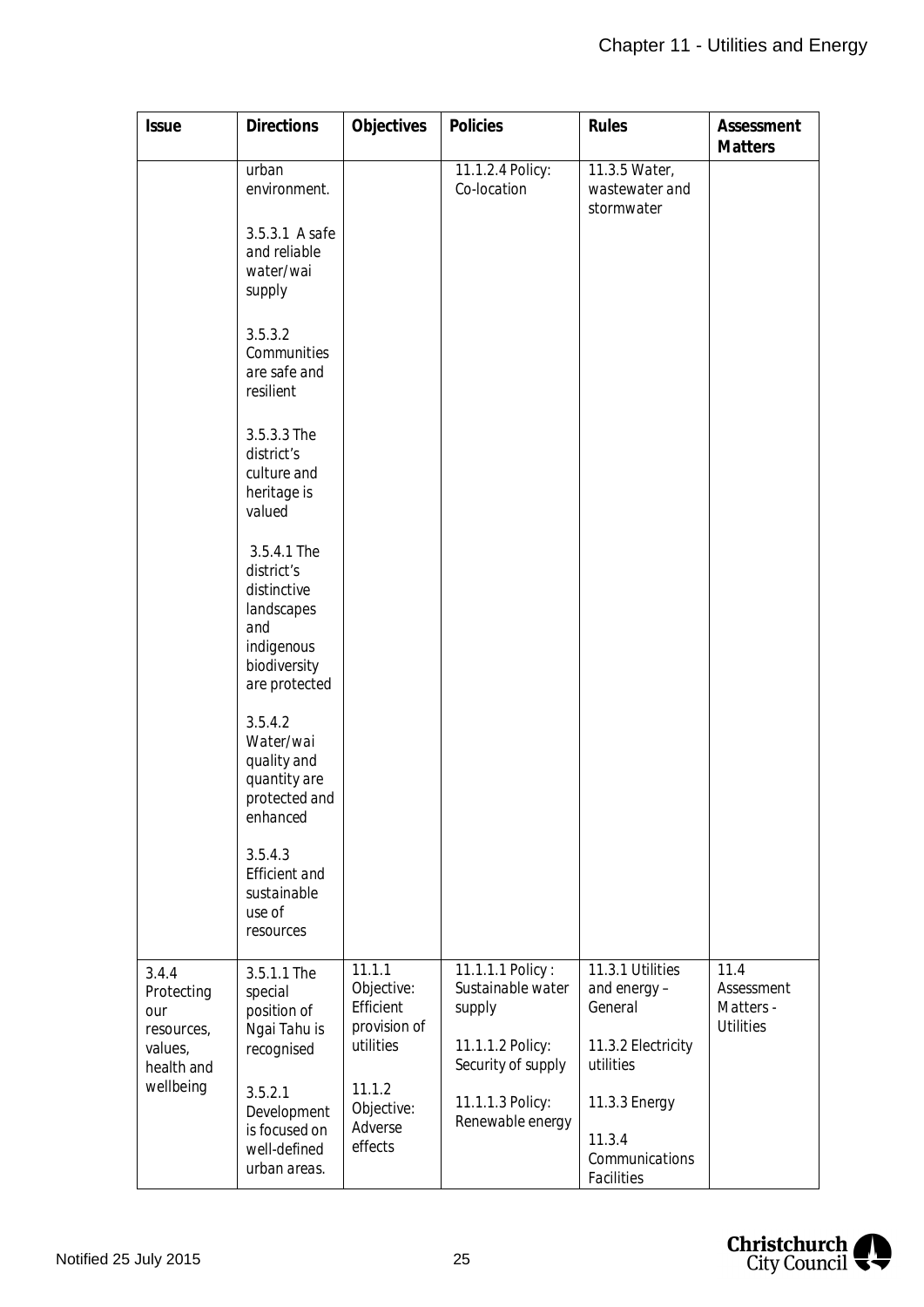| <b>Issue</b> | <b>Directions</b>                                                                                                                                                                                                                                                                                                                                                                                                                                                                                                                   | Objectives | Policies                                                                                                                                                                                                                                      | Rules                                         | Assessment     |
|--------------|-------------------------------------------------------------------------------------------------------------------------------------------------------------------------------------------------------------------------------------------------------------------------------------------------------------------------------------------------------------------------------------------------------------------------------------------------------------------------------------------------------------------------------------|------------|-----------------------------------------------------------------------------------------------------------------------------------------------------------------------------------------------------------------------------------------------|-----------------------------------------------|----------------|
|              | 3.5.2.6A<br>well-designed<br>urban<br>environment<br>3.5.3.1 A safe<br>and reliable<br>water/wai<br>supply<br>3.5.3.2<br>Communities<br>are safe and<br>resilient<br>3.5.3.3 The<br>district's<br>culture and<br>heritage is<br>valued<br>3.5.3.4 People<br>have a sense<br>of connection<br>to and<br>participate in<br>their<br>community<br>3.5.3.5 People<br>have access<br>to<br>recreational<br>opportunities<br>3.5.4.1 The<br>district's<br>distinctive<br>landscapes<br>and<br>indigenous<br>biodiversity<br>are protected |            | 11.1.1.4 Policy:<br>Land-use<br>integration<br>11.1.2.1 Policy:<br>Adverse effects<br>11.1.2.2 Policy:<br>Radiofrequency<br>emission<br>11.1.2.3 Policy:<br>Undergrounding<br>and upgrading of<br>services<br>11.1.2.4 Policy:<br>Co-location | 11.3.5 Water,<br>wastewater and<br>stormwater | <b>Matters</b> |
|              | and<br>enhanced.<br>3.5.4.2<br>Water/wai<br>quality and<br>quantity are                                                                                                                                                                                                                                                                                                                                                                                                                                                             |            |                                                                                                                                                                                                                                               |                                               |                |

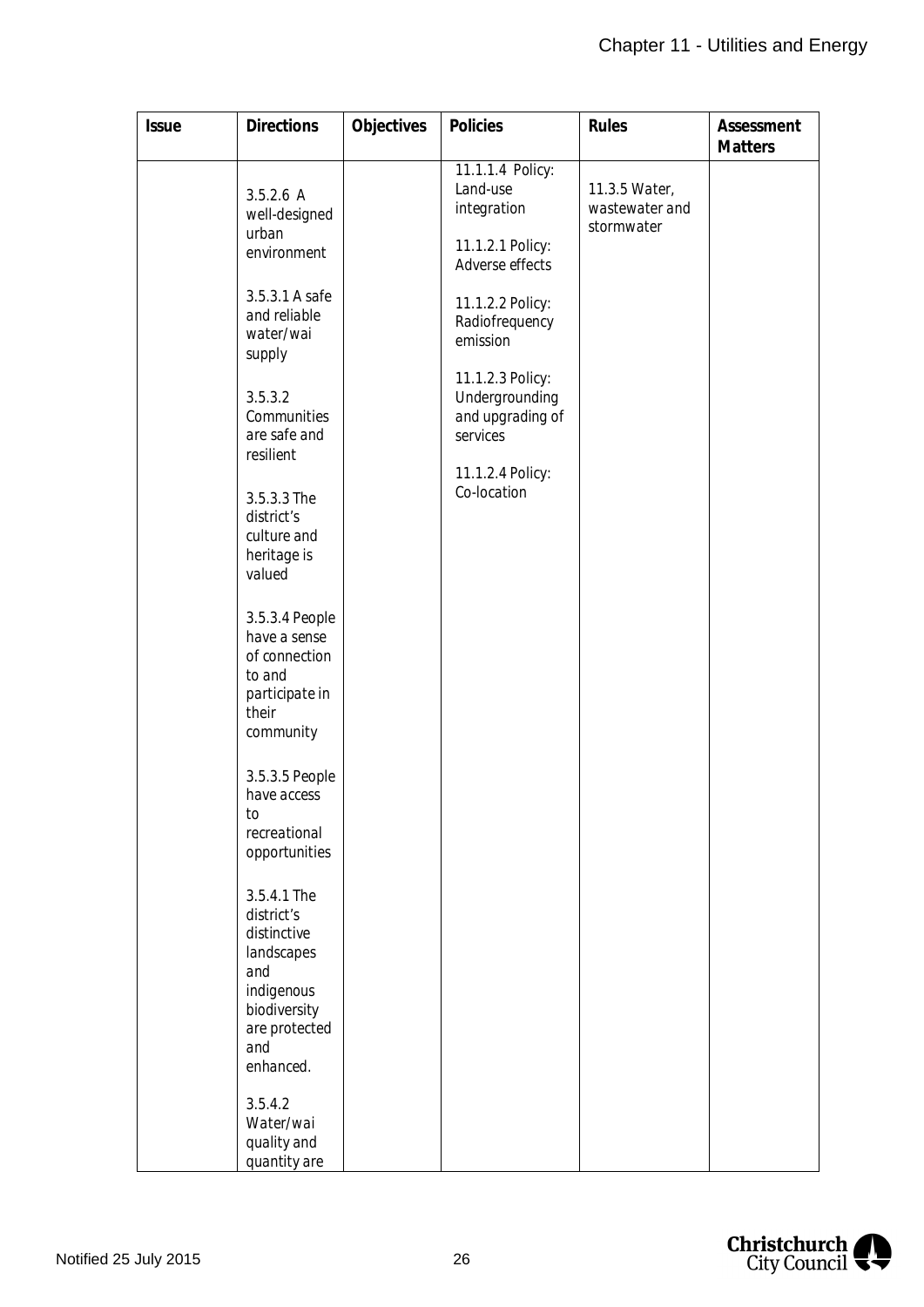| <b>Issue</b> | <b>Directions</b>                                                     | Objectives | Policies | Rules | Assessment<br><b>Matters</b> |
|--------------|-----------------------------------------------------------------------|------------|----------|-------|------------------------------|
|              | protected and<br>enhanced                                             |            |          |       |                              |
|              | 3.5.4.3<br><b>Efficient</b> and<br>sustainable<br>use of<br>resources |            |          |       |                              |

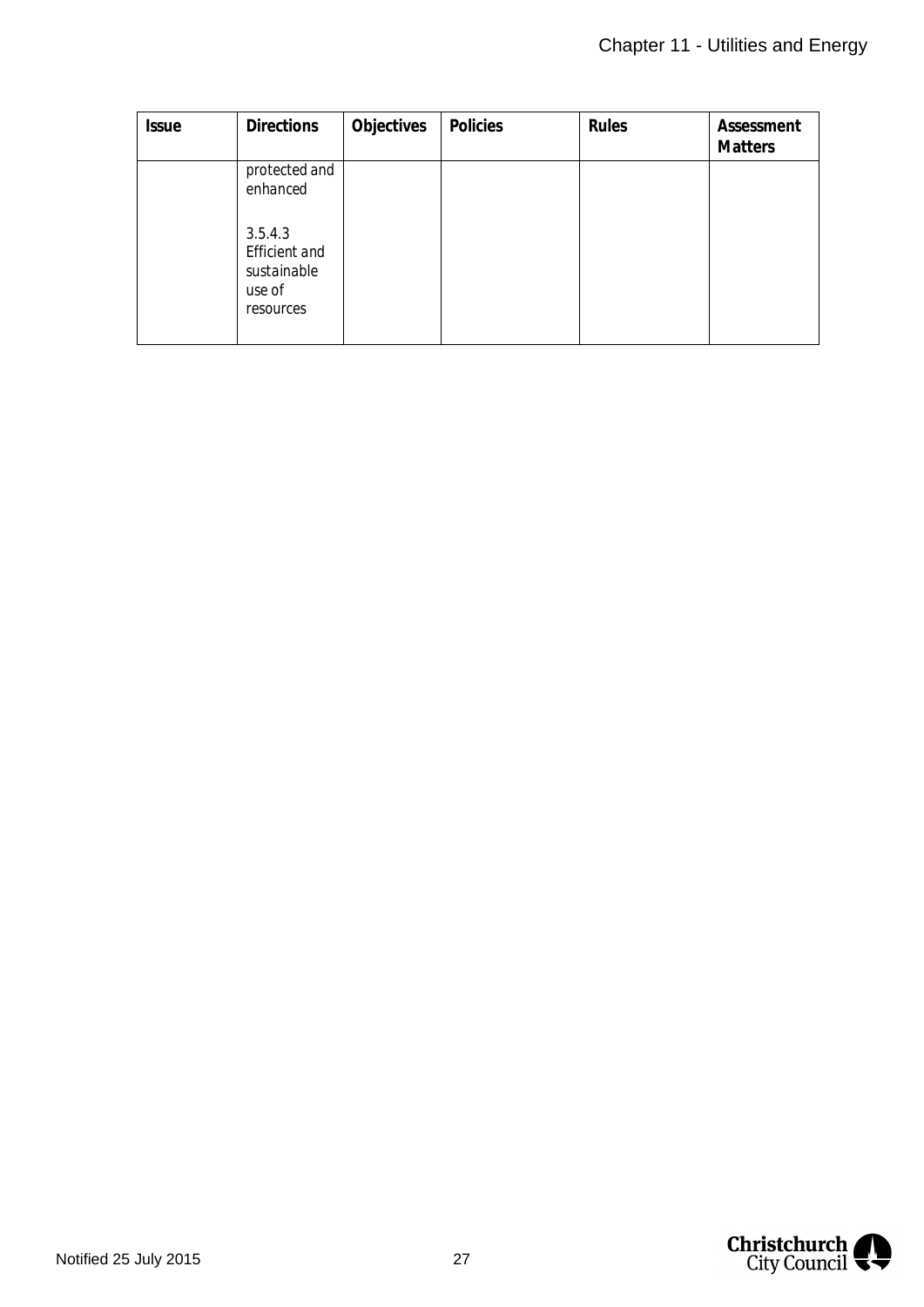**APPENDIX 2:** Landscape Related Effects of Utilities for Christchurch City and Banks Peninsula 2011 - Boffa Miskell Ltd